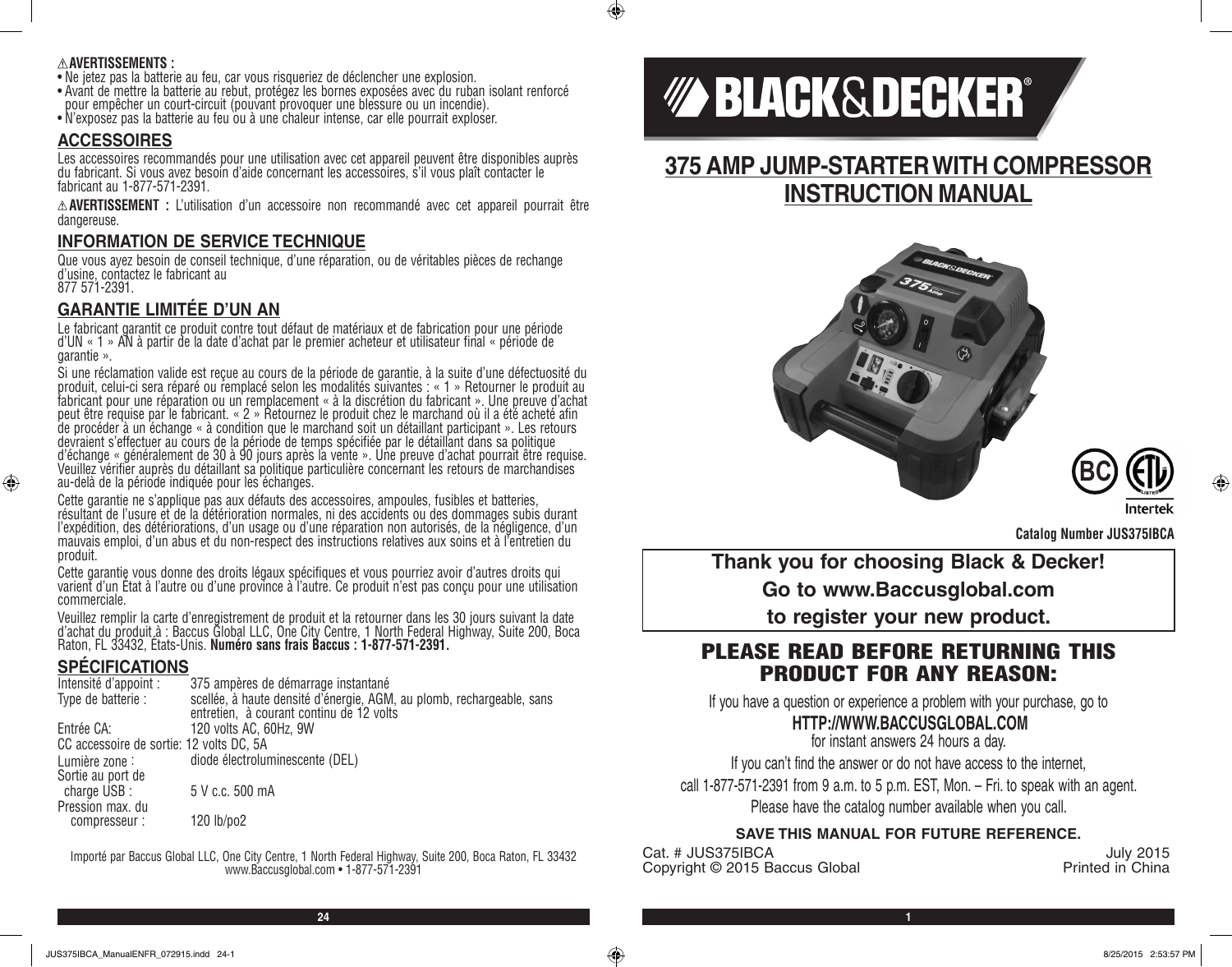This device complies with part 15 of the FCC rules. Operation is subject to the following two conditions: (1) this device may not cause harmful interference, and (2) this device must accept any interference received, including interference that may cause undesired operation.

This equipment has been tested and found to comply with the limits for a Class B digital device, pursuant to part 15 of the FCC Rules. These limits are designed to provide reasonable protection against harmful interference in a residential installation. This equipment generates, uses and can radiate radio frequency energy and, if not installed and used in accordance with the instructions, may cause harmful interference to radio communications. However, there is no guarantee that interference will not occur in a particular installation. If equipment does cause harmful interference to radio or television reception, which can be determined by turning the equipment off and on, the user is encouraged to try to correct the interference by one or more of the following measures: •Reorient or relocate the receiving antenna.

- •Increase the separation between equipment and receiver.
- •Connect the equipment into an outlet on a circuit different from that to which the receiver is connected.

•Consult the dealer or an experienced radio/TV technician for help.

Changes or modifications not approved by the party responsible for compliance could void user's authority to operate the equipment.

# SAFETY GUIDELINES / DEFINITIONS

**DANGER:** Indicates an imminently hazardous situation which, if not avoided, will result in death or serious injury.

**WARNING:** Indicates a potentially hazardous situation which, if not avoided, could result in death or serious injury.

**CAUTION:** Indicates a potentially hazardous situation which, if not avoided, may result in minor or moderate injury.

**CAUTION:** Used without the safety alert symbol indicates potentially hazardous situation which, if not avoided, may result in property damage.

**RISK OF UNSAFE OPERATION.** When using tools or equipment, basic safety precautions should<br>always be followed to reduce the risk of personal injury. Improper operation, maintenance or modification of tools or equipment could result in serious injury and property damage. There are certain applications for which tools and equipment are designed. Black & Decker strongly recommends that this product NOT be modified and/or used for any application other than for which it was designed. Read and understand all warnings and operating instructions before using any tool or equipment.

# **EXAMPERTANT SAFETY INSTRUCTIONS**<br>A WARNING: This product or its power cord contains lead, a chemical known to the State of

California to cause cancer and birth defect or other reproductive harm. Wash hands after handling. • **This unit was designed for household use only.**

### **GENERAL SAFETY WARNINGS AND INSTRUCTIONS FOR ALL BATTERY CHARGERS**

#### **READ ALL INSTRUCTIONS**

**WARNING:** Read all instructions before operating product. Failure to follow all instructions listed below may result in electric shock, fire and/or serious injury.

#### **WARNING – TO REDUCE THE RISK OF FIRE, ELECTRIC SHOCK, BURST HAZARD, OR INJURY TO PERSONS OR PROPERTY:**

- **Avoid dangerous environments.** Don't use appliances in damp or wet locations. Don't use appliances in the rain.
- **Keep children away.** All visitors should be kept at a distance from work area.
- **Store idle appliances indoors.** When not in use, appliances should be stored indoors in dry, and high or locked-up place out of reach of children.
- **Don't force appliance.** It will do the job better and with less likelihood of a risk of injury at the rate for which it was designed.
- **Use right appliance.** Do not use the appliance for any job except that for which it is intended.
- **Dress properly**. Do not wear loose clothing or jewelry. They can be caught in moving parts.<br>Rubber gloves and substantial, non-skid footwear are recommended when working outdoors. Wear protective hair covering to contain long hair.
- **Use safety glasses and other safety equipment.** Use safety goggles or safety glasses with side shields, complying with applicable safety standards and, when needed, a face shield. Also use face or dust mask if operation is dusty. This applies to all persons in the work area. Also use a hard hat, hearing protection, gloves, safety shoes and dust collection systems when specified or required. Safety glasses or the like are available at extra cost at your local dealer.
- **Don't abuse cord.** Never carry appliance by cord or yank it to disconnect from receptacle. Keep cord from heat, oil, and sharp edges.
- **Don't overreach.** Keep proper footing and balance at all times.
- **Disconnect appliances.** Disconnect the appliance from the power supply when not in use, before servicing, and when changing accessories such as blades and the like.
- **Avoid unintentional starting.** Don't carry plugged-in appliance with finger on switch. Be sure switch is off when plugging in.
- **Ground fault circuit interrupter (GFCI)** protection should be provided on the circuits or outlets to be used. Receptacles are available having built in GFCI protection and may be used for this measure of safety.<br>• Use of accessories and attachments. The use of any accessory or attachment not recommended
- for use with this appliance could be hazardous. Note: refer to the accessory section of this manual for further details.
- **Stay alert.** Use common sense. Do not operate tool when you are tired or impaired.
- **Check damaged parts.** Before further use of the tool, a guard or other part that is damaged should be carefully checked to determine that it will operate properly and perform its intended function. Check for alignment of moving parts, binding of moving parts, breakage of parts, mounting, and any other conditions that may affect its operation. A guard or other part that is damaged should be properly repaired or replaced by manufacturer unless otherwise indicated elsewhere in this instruction manual. Have defective switches replaced by manufacturer. Do not use tool if switch does not turn it on and off.<br>• Do not operate portable electric tools near flammable liquids or in gaseous or explosive

atmospheres. Motors in these tools normally spark, and the sparks might ignite fumes.

- **Outdoor use extension cords.** When tool is used outdoors, use only extension cords intended for use outdoors and so marked.<br>• **Extension cords.** Make sure your extension cord is in good condition. When using an extensio
- cord, be sure to use one heavy enough to carry the current your product will draw. An undersized cord will cause a drop in line voltage resulting in loss of power and overheating. The following table shows the correct size to use depending on cord length and nameplate ampere rating. If in doubt, use the next heavier gauge. The smaller the gauge number, the heavier the cord.

|  | <b>MINIMUM GAGE FOR CORD SETS</b>                                      |    |                                     |                  |                                            |                             |
|--|------------------------------------------------------------------------|----|-------------------------------------|------------------|--------------------------------------------|-----------------------------|
|  | <b>Volts</b>                                                           |    | <b>Total Length of Cord in Feet</b> |                  |                                            |                             |
|  | 120V                                                                   |    | $0 - 25$<br>$(0-7.6m)$              | $26 - 50$        | $51 - 100$<br>$(7.6-15.2m)$ $(15.2-30.4m)$ | 101-150<br>$(30.4 - 45.7m)$ |
|  | 240V                                                                   |    | $0 - 50$                            | $51 - 100$       | 101-200                                    | 201-300                     |
|  |                                                                        |    | $(0-15.2m)$                         | $(15.2 - 30.4m)$ | $(30.4 - 60.9m)$                           | $(60.9 - 91.4m)$            |
|  | <b>Ampere Rating</b><br>Not more<br><b>More</b><br><b>Than</b><br>Than |    | <b>Extension Cord Length</b>        |                  |                                            |                             |
|  |                                                                        |    | $0' - 25'$                          | $26' - 50'$      | $51$ '-100 '                               | $101' - 150'$               |
|  |                                                                        |    | American Wire Gage (AWG)            |                  |                                            |                             |
|  | ი -                                                                    | 6  | 18                                  | 16               | 16                                         | 14                          |
|  | $6 -$                                                                  | 10 | 18                                  | 16               | 14                                         | 12                          |
|  |                                                                        | 12 | 16                                  | 16               | 14                                         | 12                          |
|  |                                                                        | 16 | 14                                  | 12               | Not Recommended                            |                             |

#### **SPECIFIC SAFETY INSTRUCTIONS FOR JUMP STARTERS**

**2 3**

 $\bigcirc$ 

**WARNING: BURST HAZARD:** Do not use the unit for charging dry-cell batteries that are commonly used with home appliances. These batteries may burst and cause injury to persons and damage

⊕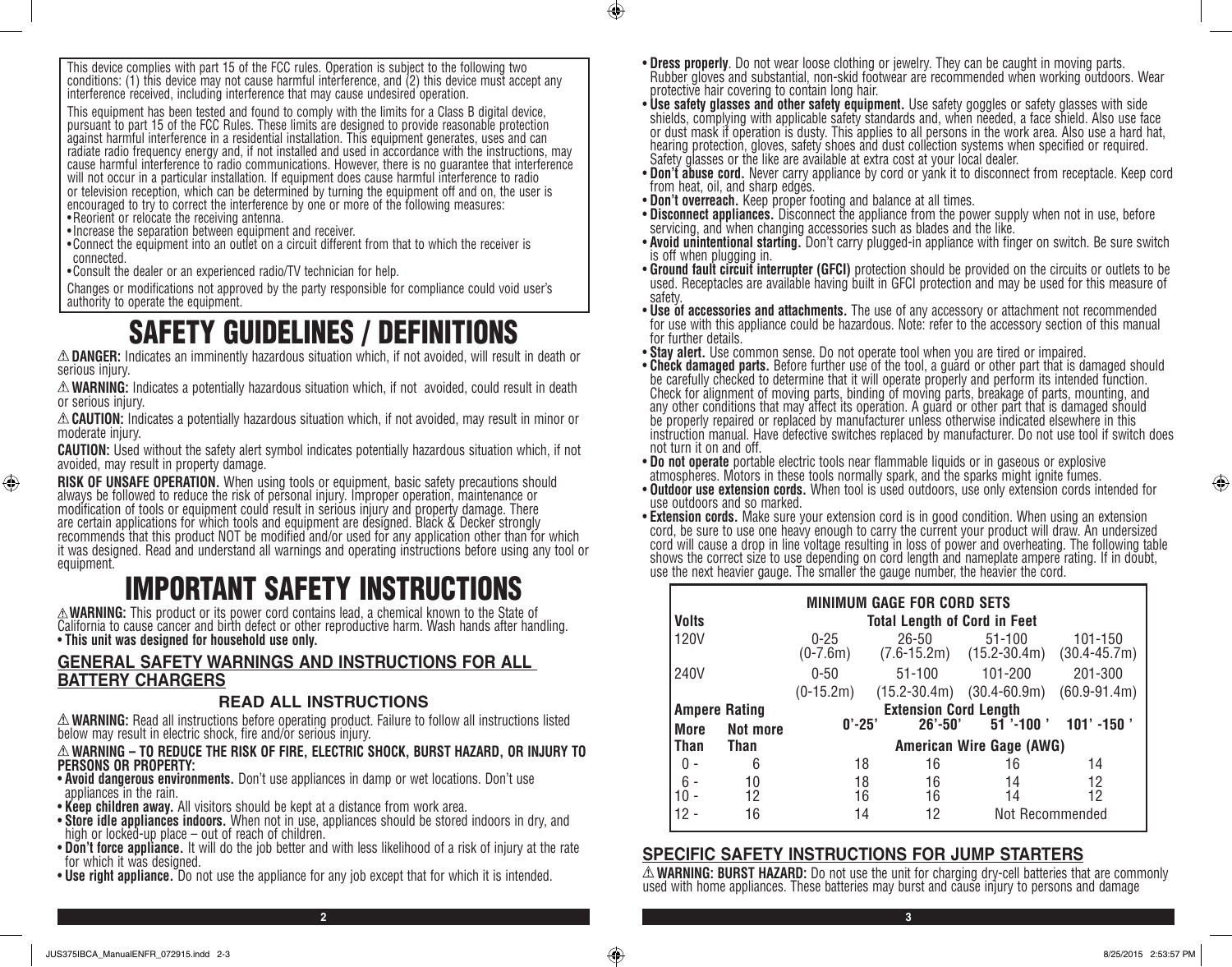property. Use the unit for charging/boosting a LEAD-ACID battery only. It is not intended to supply power to a low-voltage electrical system other than in a starter-motor application.

#### **WARNING: SHOCK HAZARD:**

- If an extension cord is used, make sure that:
- a) the pins of extension cord are the same number, size and shape as those in the charger,
- b) the extension cord is properly wired and in good electrical condition,
- c) the wire size is large enough for the AC rating of the charger as indicated in the table on page 3.
- Do not operate unit with damaged cord or plug; or if the unit has received a sharp blow, been dropped, or otherwise damaged in any way. Do not disassemble the unit; take it to a qualified service technician when service or repair is required. Incorrect reassembly may result in a risk of electric shock or fire, and will void warranty.
- Use of an attachment not supplied, recommended or sold by manufacturer specifically for use with this unit may result in a risk of electrical shock and injury to persons.
- NEVER submerge this unit in water; do not expose it to rain, snow or use when wet.
- To reduce risk of electric shock, disconnect the unit from any power source before attempting maintenance or cleaning. Turning off controls without disconnecting will not reduce this risk.
- Do not insert foreign objects into the USB outlet or 12 volt DC outlet.

#### **WARNING: RISK OF EXPLOSIVE GASES**

⊕

- Working in the vicinity of a lead acid battery is dangerous. Batteries generate explosive gases during normal battery operation. For this reason, it is of the utmost importance that each time before using the jump-starter you read this manual and follow instructions exactly.
- To reduce the risk of battery explosion, follow these instructions and those published by the battery manufacturer and manufacturer of any equipment you intend to use in the vicinity of the battery. Review cautionary markings on these products and on the engine.
- This equipment employs parts (switches, relays, etc.) that produce arcs or sparks. Therefore, if used in a garage or enclosed area, the unit MUST be placed not less than 18 inches above the floor.
- THIS UNIT IS NOT FOR USE BY CHILDREN AND SHOULD ONLY BE OPERATED BY ADULTS.

#### **CAUTION: TO REDUCE THE RISK OF INJURY OR PROPERTY DAMAGE:**

- Pull by plug rather than cord when disconnecting the 120V AC Charging Adapter from the unit.
- NEVER ATTEMPT TO JUMP-START OR CHARGE A FROZEN BATTERY.
- To recharge this unit, use only the supplied AC Charging Adapter.
- Vehicles that have on-board computerized systems may be damaged if vehicle battery is jumpstarted. Before jump-starting, read the vehicle's owner's manual to confirm that external-starting assistance is suitable.
- When working with lead acid batteries, always make sure immediate assistance is available in case of accident or emergency.
- Always have protective eyewear when using this product: contact with battery acid may cause blindness and/or severe burns. Be aware of first aid procedures in case of accidental contact with battery acid.
- Have plenty of fresh water and soap nearby in case battery acid contacts skin.
- If battery acid contacts skin or clothing, wash immediately with soap and water for at least 10 minutes and get medical attention immediately.
- Never smoke or allow a spark or flame in vicinity of vehicle battery, engine or power station.
- Remove personal metal items such as rings, bracelets, necklaces and watches when working with a lead acid battery. A lead acid battery can produce a short circuit current high enough to weld a ring, or similar metal object, to skin, causing a severe burn.
- Do not wear vinyl clothing when jump-starting a vehicle when jump-starting a vehicle, friction can cause dangerous static-electrical sparks.
- Jump-start procedures should only be performed in a safe, dry, well-ventilated area.
- Always store battery clamps when not in use. Never touch battery clamps together. This can cause dangerous sparks, power arcing and/or explosion.
- When using this unit close to the vehicle's battery and engine, stand the unit on a flat, stable surface, and be sure to keep all clamps, cords, clothing and body parts away from moving vehicle parts.
- Never allow red and black clamps to touch each other or another common metal conductor this could cause damage to the unit and/or create a sparking/explosion hazard.
- a) For negative-grounded systems, connect the POSITIVE (RED) clamp to the POSITIVE ungrounded battery post and the NEGATIVE (BLACK) clamp to the vehicle chassis or engine block away from the battery. Do not connect the clamp to the carburetor, fuel lines or sheet-metal body parts. Connect to a heavy gauge metal part of the frame or engine block. Refer to the automobile owner's manual.
- b) For positive-grounded systems, connect the NEGATIVE (BLACK) clamp to the NEGATIVE ungrounded battery post and the POSITIVE (RED) clamp to the vehicle chassis or engine block away from the battery. Do not connect the clamp to the carburetor, fuel lines or sheet-metal body parts. Connect to a heavy gauge metal part of the frame or engine block. Refer to the automobile owner's manual.
- If the connections to the battery's POSITIVE and NEGATIVE terminals are incorrect, the Reverse Polarity Indicator will light (red) and the unit will sound a beep. Disconnect clamps and reconnect to battery with correct polarity.
- Always disconnect the negative (Black) jumper cable first, followed by the positive (Red) jumper cable, except for positive grounded systems.
- Do not expose battery to fire or intense heat since it may explode. Before disposing of the battery, protect exposed terminals with heavy-duty electrical tape to prevent shorting (shorting can result in injury or fire).
- Place this unit as far away from the battery as cables permit.
- Never allow battery acid to come in contact with this unit.
- Do not operate this unit in a closed area or restrict ventilation in any way.
- **• FIRST AID SKIN:** If battery acid comes in contact with skin, rinse immediately with water, then wash thoroughly with soap and water. If redness, pain, or irritation occurs, seek immediate medical attention.

**EYES:** If battery acid comes in contact with eyes, flush eyes immediately, for a minimum of 15 minutes and seek immediate medical attention.

- •**IMPORTANT:** This unit is delivered in a partially charged state. Fully charge unit with a household extension cord (not supplied) for a full 48 hours before using for the first time. You cannot overcharge the unit using the AC charging method.
- All ON/OFF switches should be in the OFF position when the unit is charging or not in use. Make<br>sure all switches are in the OFF position before connection to a power source or load.
- This system is designed to be used only on vehicles with a 12 volt DC battery system. Do not connect to a 6 volt or 24 volt battery system.
- This system is not designed to be used as a replacement for a vehicular battery. Do not attempt to operate a vehicle that does not have a battery installed.
- Excessive engine cranking can damage a vehicle's starter motor. If the engine fails to start after the recommended number of attempts, discontinue jump-start procedures and look for other problems that may need to be corrected.
- Do not use this jump-starter on a watercraft. It is not qualified for marine applications.
- Although this unit contains a non-spillable battery, it is recommended that unit be kept upright during storage, use and recharging. To avoid possible damage that may shorten the unit's working life, protect it from direct sunlight, direct heat and/or moisture.

# **SPECIFIC SAFETY INSTRUCTIONS FOR COMPRESSORS**

**CAUTION: TO REDUCE THE RISK OF INJURY OR PROPERTY DAMAGE:** Never leave the compressor unattended while in use.

#### **WARNING: BURST HAZARD:**

- Carefully follow instructions on articles to be inflated.
- Never exceed recommended pressures. Bursting articles can cause serious injury.
- Always check pressure with the pressure gauge.

#### **CAUTION: TO REDUCE THE RISK OF PROPERTY DAMAGE:**

Do not operate compressor continuously for longer than approximately 10 minutes, depending on ambient temperatures, as it may overheat. In such event, compressor may automatically shut down. Turn off the Compressor Power Switch immediately and restart after a cooling down period of approximately 30 minutes.

Read And Understand This Instruction Manual Before Using This Unit.

# SAVE THESE INSTRUCTIONS

# **WARNING: TO REDUCE THE RISK OF INJURY:**

Follow these instructions and those published by the battery manufacturer and manufacturer of any equipment you intend to use with this unit. Review cautionary markings on these products and on engine.

**4 5**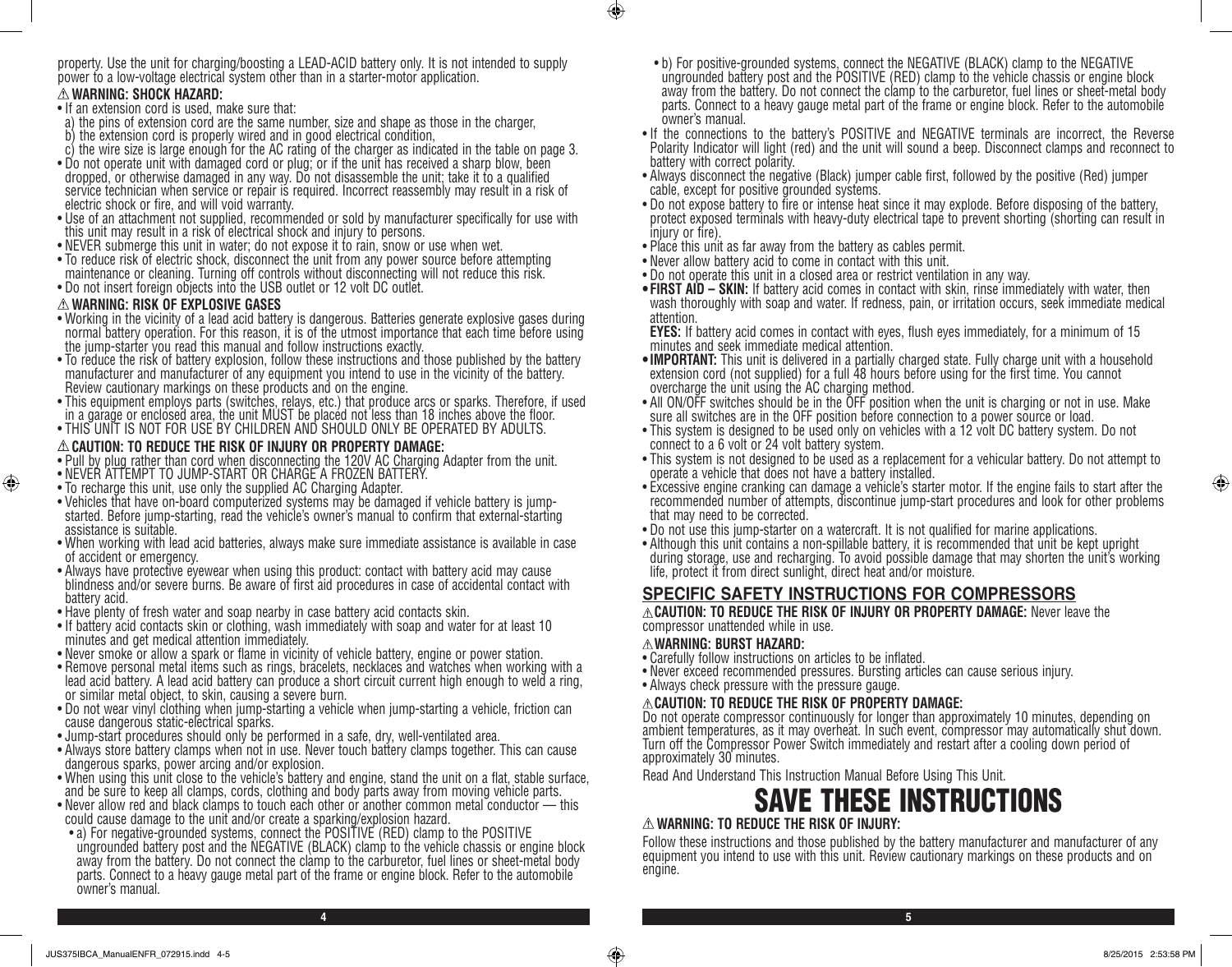# **INTRODUCTION**

Thank you for choosing the *375 Amp Jump-Starter with Compressor*. This compact jump-starter is<br>unique in the amount of energy it can supply for its size. The internal battery is a high density sealed, lead-acid battery that stores and delivers energy comparable to full sized ordinary jump-starters. Please read this guide carefully before use to ensure optimum performance and avoid damage to the unit or items that you are using it with.

The *375 Amp Jump-Starter* is a compact, durable, portable jump-start system for vehicles that have a standard 12 volt battery system. This self-contained, rechargeable system will start most vehicles without the need for a host vehicle or 12 volt DC power supply.

# **FEATURES**

- Keyless ON/OFF Power Switch
- Cordless/rechargeable
- Built-in non-spillable, maintenance-free, heavy duty, sealed, lead-acid battery
- Requires no maintenance (other than recharging) for optimum operation
- Heavy duty cables and clamps
- 5 Volt DC USB Charging Port
- 12 Volt DC accessory outlet
- Built-in 120 Volt AC Charger (uses a standard extension cord, not included)
- Easy-to read LED battery charge status indicators
- Built-in LED Area Light
- Built-in portable compressor for vehicle tires and recreational inflatables
- Reverse polarity connection warning indicator
- Exclusive cable storage channels for jumper cables

#### **Controls and Functions**

⊕



- 1.Negative (–) Black Clamp
- 2.Air Pressure Gauge
- 3. 12VDC Accessory Outlet (under protective cover)
- 4.Built-in 120 Volt AC Charger (under protective cover)
- 5.Compressor Power Switch
- 6.Positive (+) Red Clamp
- 7.Nozzle adapters
- 8.Area Light Power Switch
- 9.Built-in LED Area Light
- 10. LED Battery Status Indicators
- 11.Reverse Polarity Indicator
- 12.Buzzer
- 13. Jump-Starter Power Switch
- 14.USB On/Off Switch
- 15.USB Power Port (under protective cover)
- 16.USB Power On Indicator
- 17.Battery Charge Level Button
- 
- 18.Air Hose and SureFit™ nozzle connector (back of unit)

# **CHARGING/RECHARGING**

 $\bigcirc$ 

This product has a sealed lead acid battery. For maximum battery life, we recommend the Jump-Starter be kept fully charged at all times. Recharge after purchase, before first use, immediately after each use, and once a month if not used. Failure to do this may reduce the battery life dramatically. To check the battery charge status at any time, press the Battery Charge Level Pushbutton.

When the battery is overly discharged and if the green LED is lit when the charger is plugged in, this indicates the battery is at a high impedance stage.

In this event, recharge the unit and leave the unit charging for a period of 24-48 hours before use.

*Note:* This unit is delivered in a partially charged state – you must fully charge it after purchase and before using it for the first time. Initial AC charge should be for 24 hours.

**CAUTION: RISK OF PROPERTY DAMAGE:** Failure to keep the battery charged will cause permanent damage and result in poor jump starting performance.

#### **Charging/Recharging Using the 120 Volt AC Charger and a Standard Household Extension Cord (not included)**

- 1. Lift the AC charger cover located on the right side of the unit and connect an extension cord to the unit. Plug the other end of the cord into a standard 120 volt AC wall outlet.
- 2.Charge until one red, two yellow and one green LED Battery Status Indicators light or flash.
- 3. Once fully charged, disconnect the extension cord.

*Note:* The unit cannot be overcharged using the AC method.

# **JUMP-STARTER**

This Jump-Starter is equipped with an ON/OFF Power Switch. Once the connections are properly made, turn the switch ON to jump-start the vehicle.

- 1. Turn OFF vehicle ignition and all accessories (radio, A/C, lights, connected cell phone chargers, etc.). Place vehicle in "park" and set the emergency brake.
- 2.Make sure the Jump-Starter Power Switch is turned to OFF.
- 3.Remove jumper clamps from clamp tabs. Connect the red clamp first, then the black clamp.
- **4.Procedure for jump-starting a NEGATIVE GROUNDED SYSTEM (negative battery terminal is connected to chassis) (MOST COMMON)**
- 4a. Connect positive (+) red clamp to vehicle battery's positive terminal.
- 4b. Connect negative (–) black clamp to chassis or a solid, non-moving, metal vehicle component or body part. Never clamp directly to negative battery terminal or moving part. Refer to the automobile owner's manual.

#### **5.Procedure for jump-starting POSITIVE GROUND SYSTEMS**

- **Note:** In the rare event that the vehicle to be started has a Positive Grounded System (positive battery terminal is connected to chassis), replace steps 4a and 4b above with steps 5a and 5b, then proceed to step 6.
- 5a. Connect negative (–) black clamp to vehicle battery's negative terminal.
- 5b. Connect positive (+) red clamp to vehicle chassis or a solid, non-moving, metal vehicle component or body part. Never clamp directly to Positive battery terminal or moving part. Refer to the automobile owner's manual.
- 6.When clamps are connected properly, turn the Jump-Starter Power Switch to ON.
- 7. Turn ON the ignition and crank the engine in 5-6 second bursts until engine starts.
- 8. Turn the Jump-Starter Power Switch back to the OFF position.
- 9.Disconnect the negative (–) engine or chassis clamp first, then disconnect the positive (+) battery clamp.

# **FOLLOW ALL SAFETY INSTRUCTIONS FOUND IN THIS MANUAL.**

#### **CAUTIONS: RISK OF PROPERTY DAMAGE**

- If the connections to the battery's positive and negative terminals are incorrect, the Reverse Polarity Indicator will light (red) and the unit will sound a beep. Disconnect clamps and reconnect to battery with correct polarity.
- If vehicle fails to start, turn OFF the ignition, turn OFF the Jump-Starter Power Switch, disconnect the jump-start system's leads and contact a qualified technician to investigate why the engine did not start.
- Recharge this unit fully after each use.

⊕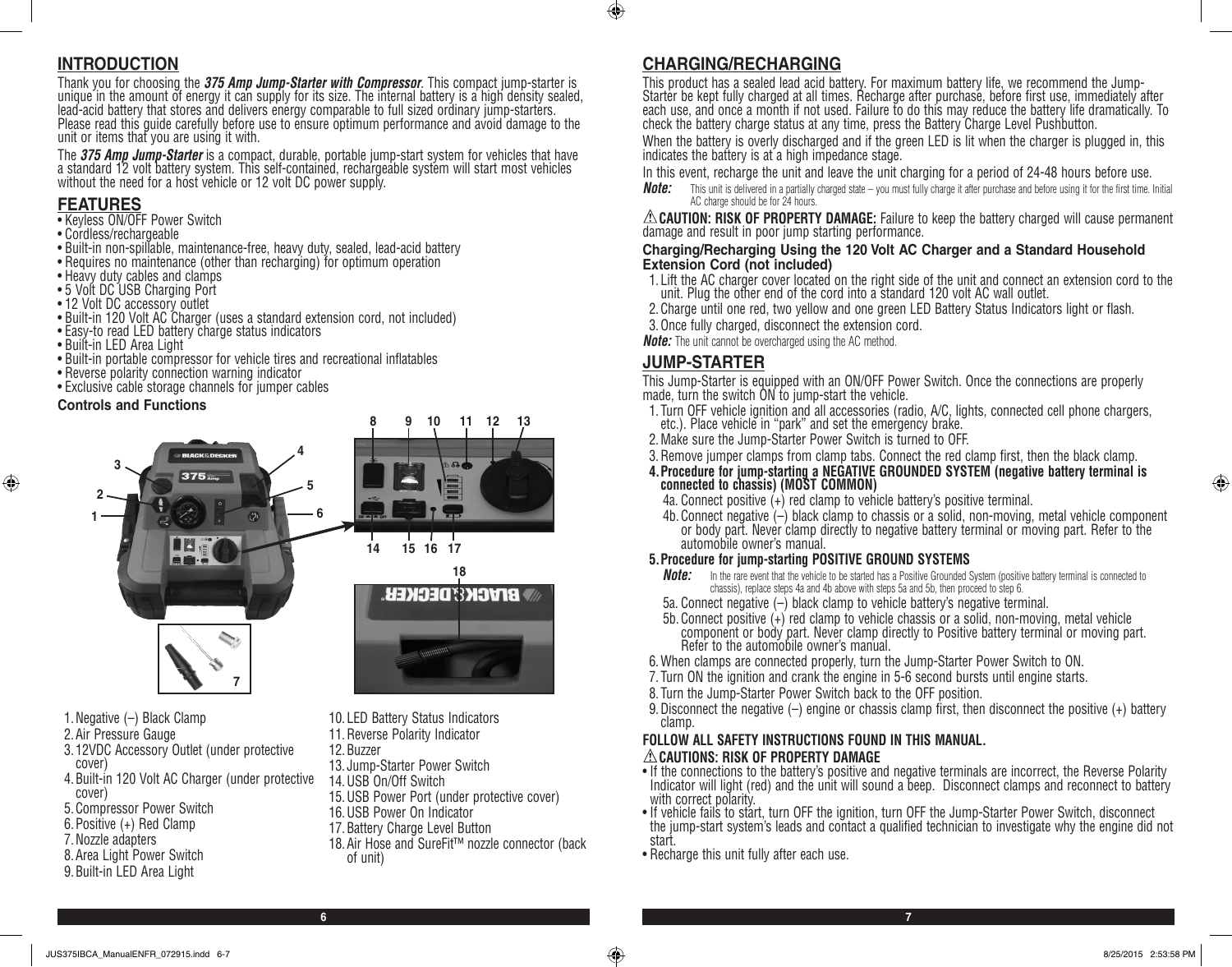- **WARNINGS** Jump-Starter Power Switch should be off prior to jump-starting.
- This power system is to be used ONLY on vehicles with 12 volt DC battery systems.
- Never touch red and black clamps together this can cause dangerous sparks, power arcing, and/ or explosion.
- Vehicles that have on-board computerized systems may be damaged if vehicle battery is jumpstarted. Before jump-starting this type of vehicle, read the vehicle manual to confirm that externalstarting assistance is advised.
- Excessive engine cranking can damage the vehicle's starter motor. If the engine fails to start after the recommended number of attempts, discontinue jump-start procedure and look for other problems that need to be corrected.
- After use, turn the Jump-Starter Power Switch OFF.

# **PORTABLE COMPRESSOR**

The built-in 12 volt DC compressor is the ultimate compressor for all vehicle tires, trailer tires and recreational inflatables. The compressor hose with tire fitting is stored in a storage compartment on the back of the unit. The On/Off Switch is located on the front of the unit to the right of the air pressure gauge. The compressor can operate long enough to fill up to 3 average sized tires before the battery must be recharged.

The compressor may be used by removing the air hose and SureFit™ nozzle connector from the storage compartment and if required, fitting an appropriate nozzle adapter to the nozzle connector. Return the compressor equipment to the storage compartment after use.

#### **WARNING: BURST HAZARD**

⊕

- **The compressor is capable of inflating up to 120 pounds per square inch (psi) pressure. To avoid over-inflation, carefully follow instructions on articles to be inflated. Never exceed recommended pressures. Bursting articles can cause serious injury.**
- **Always check pressure with the pressure gauge.**
- **Never leave the compressor unattended while in use.**

# **CAUTION: RISK OF PROPERTY DAMAGE**

Do not operate compressor continuously for extended periods of time (approximately 10 minutes, depending on ambient temperatures), as it may overheat. In such event, compressor will automatically shut down. Immediately turn OFF the Compressor Power Switch. Restart after a cooling down period of approximately 30 minutes.

# INFLATING TIRES OR PRODUCTS WITH VALVE STEMS

- 1.Screw the SureFit™ nozzle connector onto the valve stem. Do not overtighten.
- 2. Turn on the compressor power switch.
- 3.Check pressure with the pressure gauge.
- 4. When desired pressure is reached, turn off the compressor power switch.
- 5.Unscrew and remove the SureFit™ nozzle connector from the valve stem.
- 6.Allow the unit to cool before storing away.
- 7.Store the compressor hose and nozzle in the storage compartment.

# INFLATING OTHER INFLATABLES WITHOUT VALVE STEMS

- Inflation of other items requires use of one of the nozzle adapters.
- 1.Select the appropriate nozzle adapter (i.e, needle).
- 2.Screw the adapter into the SureFit™ nozzle connector. Do not overtighten.
- 3.Insert the adapter into item to be inflated.
- 4. Turn on the compressor power switch inflate to desired pressure or fullness.
- **Important!** Small items such as volleyballs, footballs, etc. inflate very rapidly. Do not over-inflate.
- 5. When desired pressure is reached, turn off the compressor power switch.
- 6.Disconnect the adapter from the inflated item.
- 7.Unscrew and remove the adapter from the SureFit™ nozzle connector.
- 8.Allow the unit to cool before storing away.
- 9.Store the compressor hose, nozzle and adapter in the storage compartment.

# Recharge this unit fully after each use.

#### **WARNING: TO REDUCE THE RISK OF INJURY OR PROPERTY DAMAGE: FOLLOW ALL SAFETY INSTRUCTIONS FOUND IN THIS INSTRUCTION MANUAL.**

# **USB POWER PORT**

 $\bigcirc$ 

- 1.Push the USB Power Port On/Off Switch to turn the USB Port ON. The USB Power On Indicator will light to indicate the USB Power Port is ready to use.
- 2. Lift up the cover of the USB Power Port.
- 3.Plug the USB-powered device into the USB Power Port and operate normally.
- Periodically check the unit's battery status by pressing the Battery Charge Level Button.
- *Notes:* This unit's USB Power Port does not support data communication. It only provides 5 volts/500mA DC power to an external USBpowered device. Make sure the USB Charging Port ON/OFF Pushbutton is in the OFF position when the unit is being recharged or stored.

# Some household USB-powered electronics will not operate with this unit.

# **12 VOLT DC PORTABLE POWER SUPPLY**

This portable power source is also for use with all 12 volt DC accessories equipped with a male accessory outlet plug and are rated up to 5 amps.

- 1. Lift up the cover of the unit's 12 volt DC outlet.
- 2.Insert the 12 volt DC plug from the appliance into the 12 volt accessory outlet on the unit. DO NOT EXCEED A 5 AMP LOAD.
- 3.Switch on the appliance and operate as usual.

Periodically check the unit's battery status by pressing the Battery Charge Level Button.

**Important Note:** The 12VDC accessory outlet will automatically shut down when an overload occurs. Should this occur, take the following steps:

- 1. Disconnect all appliances from the 12VDC accessory outlet.
- 2. Allow the unit to cool down for several minutes.
- 3. Make sure the rating for all appliances inserted into the 12VDC accessory outlet is below 5A.
- 4. Assure there is adequate ventilation around the unit before proceeding.

# **AREA LIGHT**

The area light is controlled by the Area Light Power Switch on the front panel of the unit. Make sure the lamp is turned OFF when the unit is being recharged or stored.

Periodically check the unit's battery status by pressing the Battery Charge Level Button.

# **TROUBLESHOOTING**

| <b>Problem</b>                                     | <b>Solution</b>                                                                                                                                                                                                                                                                                                                                                                                                                                                                                                                          |
|----------------------------------------------------|------------------------------------------------------------------------------------------------------------------------------------------------------------------------------------------------------------------------------------------------------------------------------------------------------------------------------------------------------------------------------------------------------------------------------------------------------------------------------------------------------------------------------------------|
| Unit will not charge                               | $\bullet$ Make sure all power switches are in the OFF position.<br>• Make sure a suitable gauge extension cord is properly connected<br>to both the unit and a functioning AC outlet.                                                                                                                                                                                                                                                                                                                                                    |
| Unit fails to Jump-Start                           | Make sure unit's power switch is in the ON position.<br>Check that Jump-Starter has a full charge. Recharge unit if necessary.<br>• Make sure a proper polarity cable connection has been established.<br>Leave charger plugged in and keep unit on charge for 24-48 hours.                                                                                                                                                                                                                                                              |
| Portable Compressor will not<br>linflate           | • Make sure the Compressor Power Switch is in the on position.<br>• Check that jump-starter has a full charge. Recharge unit if<br>necessary.<br>• Make sure connector is pushed to valve stem and thumb latch<br>is closed when attempting to inflate tires; or nozzle (adapter) is<br>securely inserted into connector (chuck) on all other inflatables.<br>• The compressor may be overheated. Press the compressor on/<br>off button to turn the compressor off. Restart after a cooling<br>down period of approximately 30 minutes. |
| 12VDC Accessory Outlet will not<br>power appliance | • Make sure the appliance does not draw more than 5 amps.<br>• Check that Jump-Starter has a full charge. Recharge unit if<br>necessary.                                                                                                                                                                                                                                                                                                                                                                                                 |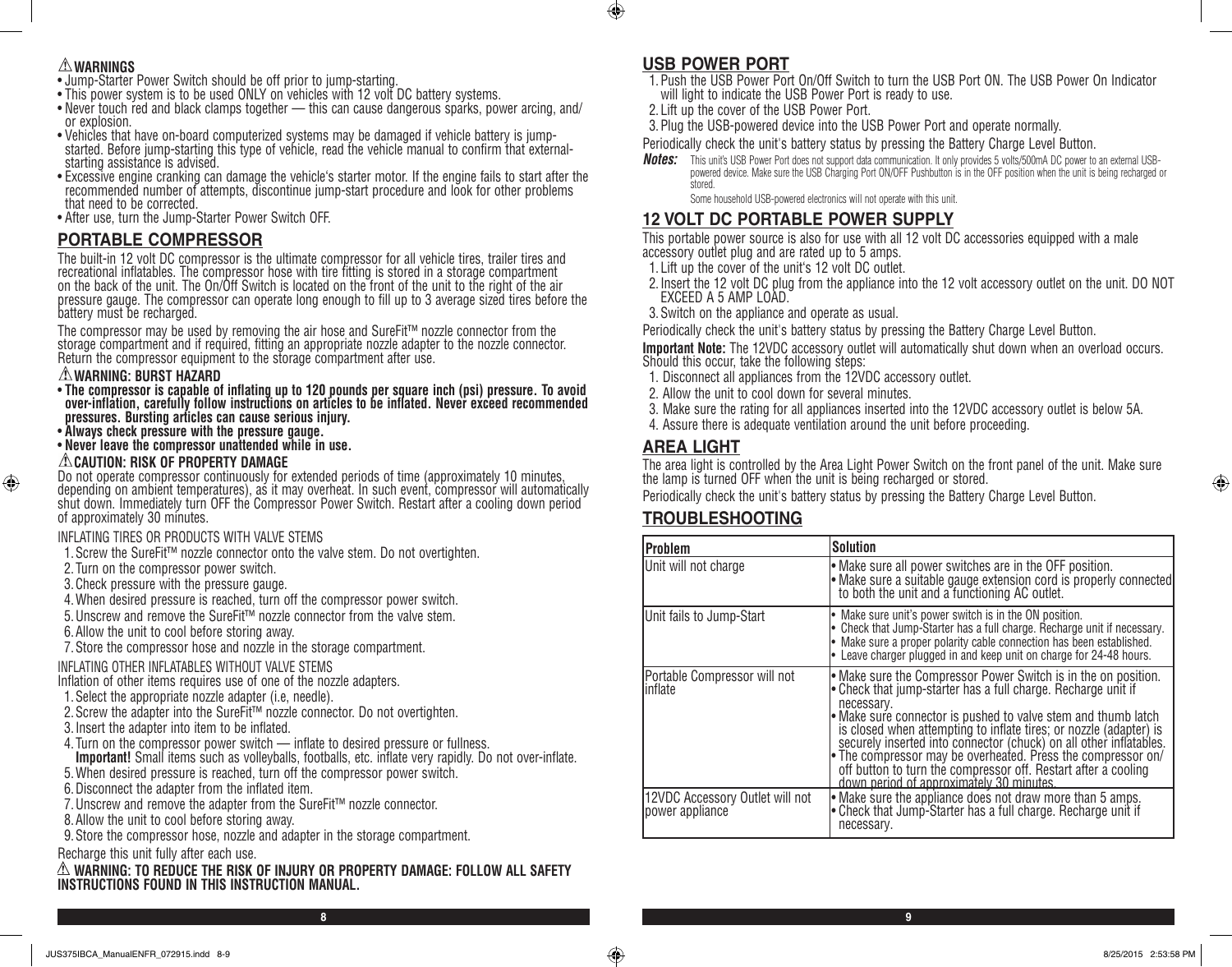| <b>Problem</b>                             | <b>Solution</b>                                                                                                                                                                                                                                                                                                                                                                                                                                                               |
|--------------------------------------------|-------------------------------------------------------------------------------------------------------------------------------------------------------------------------------------------------------------------------------------------------------------------------------------------------------------------------------------------------------------------------------------------------------------------------------------------------------------------------------|
| USB Power Port will not power<br>appliance | • Make sure the USB Power Port ON/OFF Pushbutton is in the ON<br>position.<br>• Check that Jump-Starter has a full charge. Recharge unit if<br>necessary.<br>• Check the rating of equipment plugged into the unit's USB outlet do<br>not exceed 500mA continuous.<br>Some household USB powered electronics will not operate with this<br>unit's USB outlet. Check the manual of the corresponding electronic<br>device to confirm that it can be used with this USB outlet. |
| LED Area Light does not come on            | • Make sure the LED Area Light ON/OFF button is in the ON<br>position<br>• Check that Jump-Starter has a full charge. Recharge unit if<br>necessary.                                                                                                                                                                                                                                                                                                                          |

# **CARE AND MAINTENANCE**

All batteries lose energy from self-discharge over time and more rapidly at higher temperatures. When the unit is not in use, we recommend that the battery is charged at least every 30 days.

Never submerge the unit in water. If the unit gets dirty, gently clean the outer surfaces of the unit with a soft cloth moistened with a mild solution of water and detergent.

There are no user-replaceable parts. Periodically inspect the condition of adapters, connectors and wires. Contact manufacturer to replace any components that have become worn or broken.

#### **Battery replacement/disposal**

#### BATTERY REPLACEMENT

With proper care and maintenance, the battery should last the service life of the unit. Contact manufacturer for any information you may need.

#### SAFE BATTERY DISPOSAL

Contains a maintenance-free, sealed, non-spillable, lead acid battery, which must be disposed of properly. Recycling is required. Failure to comply with local, state and federal regulations can result in fines, or imprisonment.



#### Please recycle.

#### **WARNINGS:**

⊕

- Do not dispose of the battery in fire as this may result in an explosion.
- Before disposing of the battery, protect exposed terminals with heavy-duty electrical tape to prevent shorting (shorting can result in injury or fire).
- Do not expose battery to fire or intense heat as it may explode.

# **ACCESSORIES**

Recommended accessories for use with this unit may be available from the manufacturer. If you need assistance regarding accessories, please contact manufacturer at 1-877-571-2391.

**WARNING:** The use of any accessory not recommended for use with this appliance could be hazardous.

# **SERVICE INFORMATION**

Whether you need technical advice, repair, or genuine factory replacement parts, contact the manufacturer at 1-877-571-2391.

# **FULL ONE-YEAR WARRANTY**

The manufacturer warrants this product against defects in materials and workmanship for a period of ONE (1) YEAR from the date of retail purchase by the original end-user purchaser ("Warranty Period").

If there is a defect and a valid claim is received within the Warranty Period, the defective product can be replaced or repaired in the following ways: (1) Return the product to the manufacturer for repair or replacement at manufacturer's option. Proof of purchase may be required by manufacturer. (2) Return the product to the retailer where product was purchased for an exchange (provided that the store is a participating retailer). Returns to retailer should be made within the time period of the retailer's return

policy for exchanges only (usually 30 to 90 days after the sale). Proof of purchase may be required. Please check with the retailer for their specific return policy regarding returns that are beyond the time set for exchanges.

This warranty does not apply to accessories, bulbs, fuses and batteries; defects resulting from normal wear and tear, accidents; damages sustained during shipping; alterations; unauthorized use or repair; neglect, misuse, abuse; and failure to follow instructions for care and maintenance for the product.

This warranty gives you, the original retail purchaser, specific legal rights and you may have other rights which vary from state to state or province to province. This product is not intended for commercial use.

Please complete the Product Registration Card and return within 30 days from purchase of the product to: Baccus Global LLC, One City Centre, 1 North Federal Highway, Suite 200, Boca Raton, FL 33432. **Baccus Global LLC, toll-free number: (877) 571-2391.** 

### **SPECIFICATIONS**

 $\bigcirc$ 

| Boost Ampere:                          | 375 instantaneous cranking amps                                                            |
|----------------------------------------|--------------------------------------------------------------------------------------------|
| Battery Type:                          | Sealed, high energy density, AGM, lead-acid, rechargeable, maintenance-free,<br>12 volt DC |
| AC Input:                              | 120 volts AC, 60Hz, 9W                                                                     |
| DC Accessory Outlet:                   | 12 volts DC, 5A                                                                            |
| Area Light:                            | Light Emitting Diode (LED)                                                                 |
| <b>USB Power Port</b>                  |                                                                                            |
| Output:                                | 5 volts DC, 500 mA                                                                         |
| <b>Compressor Maximum</b><br>Pressure: | 120 PSI                                                                                    |
|                                        |                                                                                            |

Imported by Baccus Global LLC, One City Centre, 1 North Federal Highway, Suite 200, Boca Raton, FL 33432 www.Baccusglobal.com • 1-877-571-2391

⊕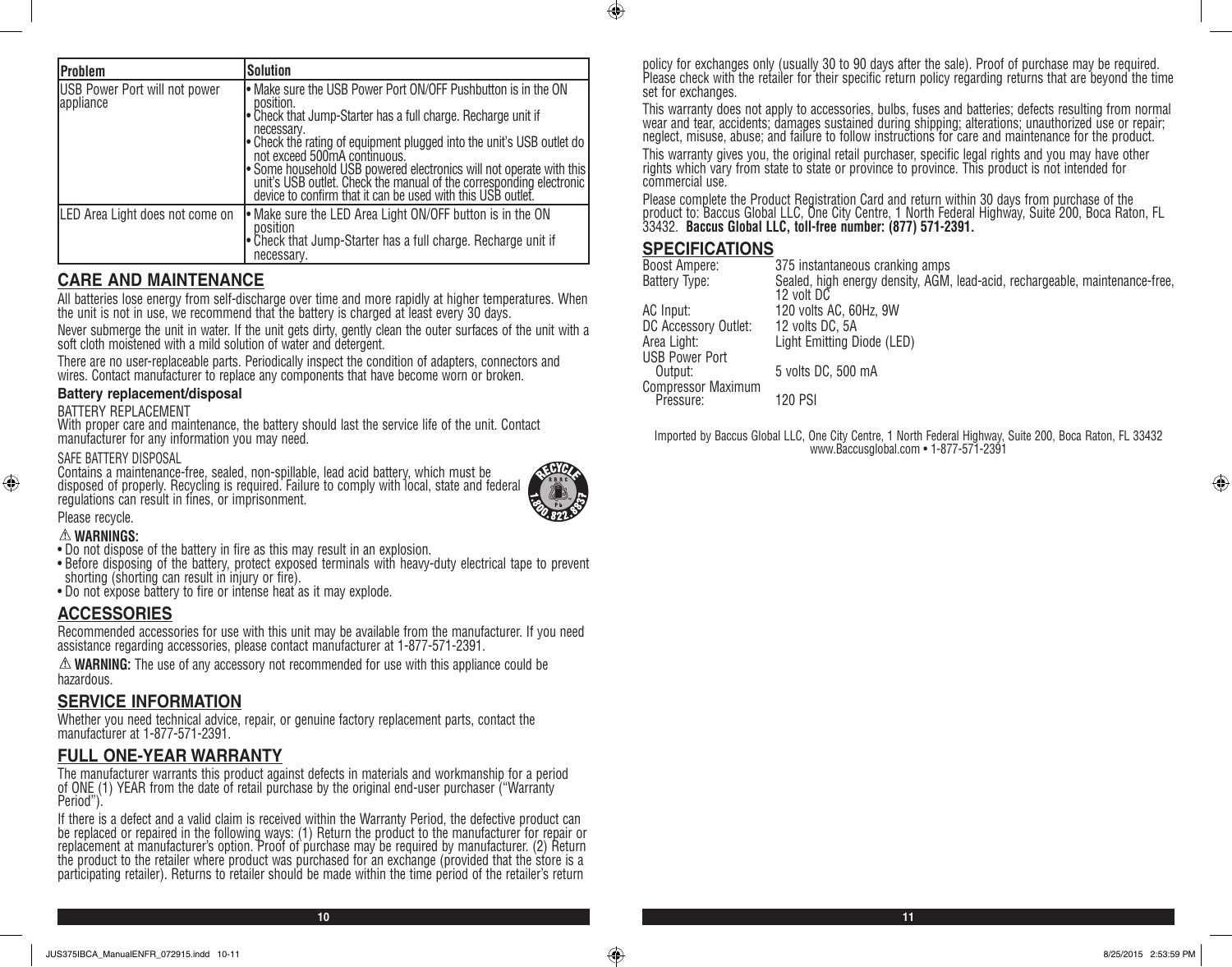# *MA BLACK&DECKER®*

 $\bigoplus$ 

**BATTERIE D'APPOINT DE 375 A ÉQUIPÉ D'UN COMPRESSEUR MANUEL DE L'UTILISATEUR**





**Numéro de catalogue : JUS375IBCA**

**Merci d'avoir choisi Black & Decker! Consulter le site Web www.Baccusglobal.com pour enregistrer votre nouveau produit.**

# À LIRE AVANT DE RETOURNER CE PRODUIT POUR QUELQUE RAISON QUE CE SOIT :

Si des questions ou des problèmes surgissent après l'achat d'un produit, consulter le site Web

# **HTTP://WWW.BACCUSGLOBAL.COM**

pour obtenir des réponses instantanément 24 heures par jour.

Si la réponse est introuvable ou en l'absence d'accès à Internet, composer le 1-877-571-2391 de 9 h à 17 h HNE, du Lundi au Vendredi, pour parler avec un agent. Prière d'avoir le numéro de catalogue sous la main lors de l'appel.

# **CONSERVER CE MANUEL POUR UN USAGE ULTÉRIEUR.**

Cat. # JUS375IB Mars 2015<br>Tous droits réservés © 2015 Baccus Global Mars 2015 Tous droits réservés © 2015 Baccus Global

⊕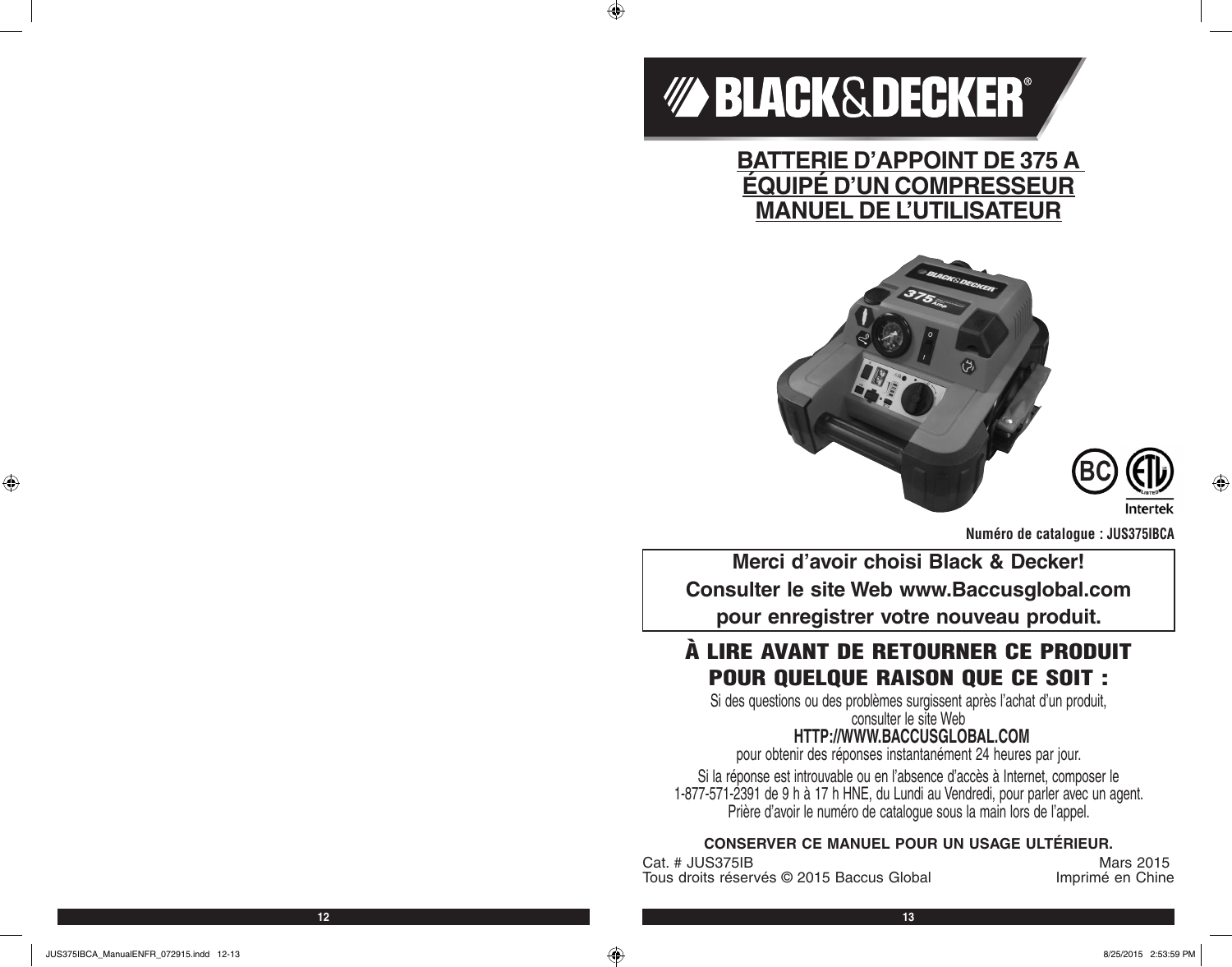Ce dispositif se conforme à la section 15 des règlements de la FCC. L'utilisation est assujettie aux deux conditions suivantes : (1) ce dispositif ne peut causer des interférences néfastes et (2) ce dispositif doit accepter toutes les interférences reçues, y compris les interférences pouvant être la cause d'une opération non souhaitée. Cet équipement a été testé et se conforme aux limites d'un dispositif numérique de classe B, en accord avec la section 15 des règlements de la FCC. Ces limites sont conçues pour fournir une protection raisonnable contre les interférences néfastes dans une installation résidentielle. Cet équipement génère, utilise et peut émettre de l'énergie aux fréquences radio et, s'il n'est pas installé et utilisé en accord avec les instructions, peut causer des interférences néfastes aux communications radio. Toutefois, il n'existe aucune garantie qu'aucune interférence ne surviendra dans une installation particulière. Si l'équipement cause des interférences néfastes à la réception radio ou télévisuelle, ce qui peut être déterminé en éteignant et en remettant sous tension l'équipement, l'utilisateur devrait essayer de corriger les interférences en prenant une ou plusieurs des mesures suivantes :

Réorienter ou déplacer l'antenne de réception.

⊕

- Augmenter l'espace entre l'équipement et le récepteur.
- Connecter l'équipement dans une prise sur un circuit différent de celui auquel le récepteur est connecté.
- Consulter le revendeur ou un technicien radio/TV compétent pour assistance.

Les changements ou les modifications non approuvés par la partie responsable de la conformité ont pu vider l'autorité de l'utilisateur pour actionner l'équipement.

# LIGNES DIRECTRICES EN MATIÈRE DE SÉCURITÉ/DÉFINITIONS

**DANGER :** indique une situation dangereuse imminente qui, si elle n'est pas évitée, entraînera la mort ou des blessures graves.

**AVERTISSEMENT :** indique une situation potentiellement dangereuse qui, si elle n'est pas évitée, pourrait entraîner la mort ou des blessures graves.

**MISE EN GARDE :** indique une situation potentiellement dangereuse qui, si elle n'est pas évitée, pourrait entraîner des blessures légères ou modérées.

Le terme **MISE EN GARDE** utilisé sans le symbole d'alerte à la sécurité indique une situation potentiellement dangereuse qui, si elle n'est pas évitée, pourrait se solder par des dommages matériels.

**DANGERS D'UTILISATION DANGEREUSE.** Lors de l'utilisation d'outils ou d'équipements, des précautions de base en matière de sécurité doivent être prises afin de réduire le risque de blessure. Un fonctionnement, un entretien ou une modification inappropriée des outils ou des équipements pourrait provoquer de graves blessures ou des dommages matériels. Certains outils et équipements sont conçus pour des applications spécifiques. Black & Decker recommande fortement NE PAS modifier ce produit ou de NE PAS l'utiliser pour une application autre que celle pour laquelle il a été conçu. Lire et comprendre tous les avertissements et toutes les directives d'utilisation avant d'utiliser un outil ou un équipement.

# **DIRECTIVES DE SÉCURITÉ IMPORTANTES**<br>A AVERTISSEMENT : Ce produit ou son cordon contient du plomb, un élément chimique reconnu par

l'Etat de la Californie comme étant la cause de cancers et de malformations congénitales ou d'autres troubles de la reproduction. Lavez vos mains après les avoir manipulés.

• **Cette unité a été conçue pour l'usage de ménage seulement.** 

# **AVERTISSEMENTS ET DIRECTIVES DE SÉCURITÉ GÉNÉRALES POUR TOUS LES APPAREILS**

#### **LIRE TOUTES LES DIRECTIVES**

**AVERTISSEMENT :** Lire toutes les directives avant d'utiliser le produit. Négliger de suivre toutes les directives suivantes peut entraîner des risques de décharge électrique, d'incendie et/ou de blessures graves.

**AVERTISSEMENT – POUR RÉDUIRE LE RISQUE D'INCENDIE, DE CHOC ÉLECTRIQUE, DANGER D'ÉCLATEMENT, OU DE BLESSURES OU DES DOMMAGES MATÉRIELS :**

- **Éviter les milieux dangereux.** Ne pas utiliser le chargeur dans des endroits humides ou mouillés. Ne pas utiliser le chargeur sous la pluie.
- **Tenir les enfants à l'écart.** Tous les visiteurs doivent se trouver à une certaine distance de la zone de travail.
- **Rangez tout appareil non utilisé à l'intérieur.** Lorsqu'ils sont inutilisés, les appareils devraient être entreposés à l'intérieur dans un endroit sec, élevé et sous clé hors d'atteinte des enfants.
- **Ne pas forcer appareil.** Il va faire le travail mieux et avec moins de probabilité d'un risque de blessure à la vitesse pour laquelle il a été conçu.
- Utili**ser l'appareil correct.** Ne pas utiliser l'appareil pour tout autre travail que pour laquelle il est<br>destiné.<br>• S'h**abiller de manière appropriée.** Ne pas porter de vêtements amples ni de bijoux. Ils peuvent
- **S'habiller de manière appropriée.** Ne pas porter de vêtements amples ni de bijoux. Ils peuvent<br>s'enchevêtrer dans les pièces mobiles. Des gants de caoutchouc et des chaussures antidérapantes robustes sont recommandés pour les travaux à l'extérieur. Couvrir les cheveux s'ils sont longs.
- **Utiliser des lunettes de sécurité et tout autre équipement de sécurité.** Utiliser des lunettes de sécurité ou des lunettes à coques conformes aux normes en matière de sécurité et, le cas échéant, un protecteur facial. Utiliser également un masque protecteur ou antipoussière si l'opération génère de la poussière. Ces directives s'appliquent à toutes les personnes se trouvant dans la zone de travail. Utiliser aussi un casque de sécurité, des protecteurs auditifs, des gants, des chaussures de sécurité et des systèmes de dépoussiérage lorsque leur utilisation est prévue ou exigée. Des lunettes
- de sécurité et des accessoires similaires sont disponibles séparément chez votre détaillant.<br>• Ne pas utiliser le cordon d'alimentation de façon abusive. Ne jamais transporter l'appareil • **Ne pas utiliser le cordon d'alimentation de façon abusive.** Ne jamais transporter l'appareil électrique par son cordon ou tirer sur ce dernier pour le débrancher de la prise. Tenir le cordon éloigné de la chaleur, de l'huile et des bords tranchants.
- 
- **Ne pas trop tendre les bras.** Conserver son équilibre en tout temps. lorsqu'il n'est pas utilisé, avant d'effectuer une réparation et avant de changer les accessoires tels
- que les lames, etc.<br>• Éviter les risques de démarrage accidentel. Ne pas transporter l'appareil électrique branché tandis que le doigt repose sur l'interrupteur. S'assurer que l'interrupteur est à la position arrêt au moment de brancher l'appareil.<br>• **Un disjoncteur de fuite à la terre** doit être installé pour protéger les circuits ou les prises utilisés.
- Des prises avec disjoncteur de fuite à la terre intégré sont aussi disponibles et peuvent être utilisées comme mesures de sécurité.<br>• Utilisation d'accessoires. L'utilisation de tout accessoire non recommandé avec cet appareil
- **Utilisation d'accessoires.** L'utilisation de tout accessoire non recommandé avec cet appareil électrique pourrait s'avérer dangereuse. Remarque : pour obtenir de plus amples renseignements, voir la section sur les accessoires du présent mode d'emploi.
- **Soyez vigilant. Faites preuve de bon sens.** Ne pas utiliser cet appareil lorsque vous êtes fatigué ou facultés affaiblies.
- une autre pièce) endommagé doit être soigneusement examiné afin de déterminer s'il fonctionnera correctement et remplira sa fonction prévue. Vérifier l'alignement des pièces mobiles, les situations de grippage des pièces mobiles et de rupture de pièces, l'assemblage et toute autre situation pouvant nuire au fonctionnement de l'appareil. Un pare-main endommagé (ou toute autre pièce endommagée) doit être réparé ou remplacé adéquatement par le fabricant agréé à moins d'un avis contraire indiqué dans le présent mode d'emploi. Faire remplacer les interrupteurs défectueux dans
- le fabricant agréé. Ne pas utiliser l'appareil si l'interrupteur ne fonctionne pas.<br>• Ne pas utiliser d'outils électriques portatifs à proximité de liquides inflammables ou dans une atmosphère gazeuse ou explosive. Les moteurs de ces outils produisent normalement des étincelles qui pourraient enflammer des vapeurs.
- **Rallonges pour utilisation extérieure.** Si l'appareil est utilisé à l'extérieur, utiliser uniquement des rallonges prévues à cet effet et ainsi marquées.
- **Rallonges électriques.** S'assurer que la rallonge est en bon état. Lorsqu'une rallonge est utilisée, s'assurer d'utiliser un calibre suffisamment élevé pour assurer le transport du courant nécessaire au fonctionnement de l'appareil. Une rallonge de calibre inférieur causera une chute de tension de ligne et donc une perte de puissance et une surchauffe. Le tableau suivant indique le calibre approprié à utiliser selon la longueur de la rallonge et l'intensité nominale de la plaque signalétique. En cas de doute, utiliser le calibre suivant le plus gros. Plus le numéro de calibre est petit, plus le cordon est lourd.

**14 15**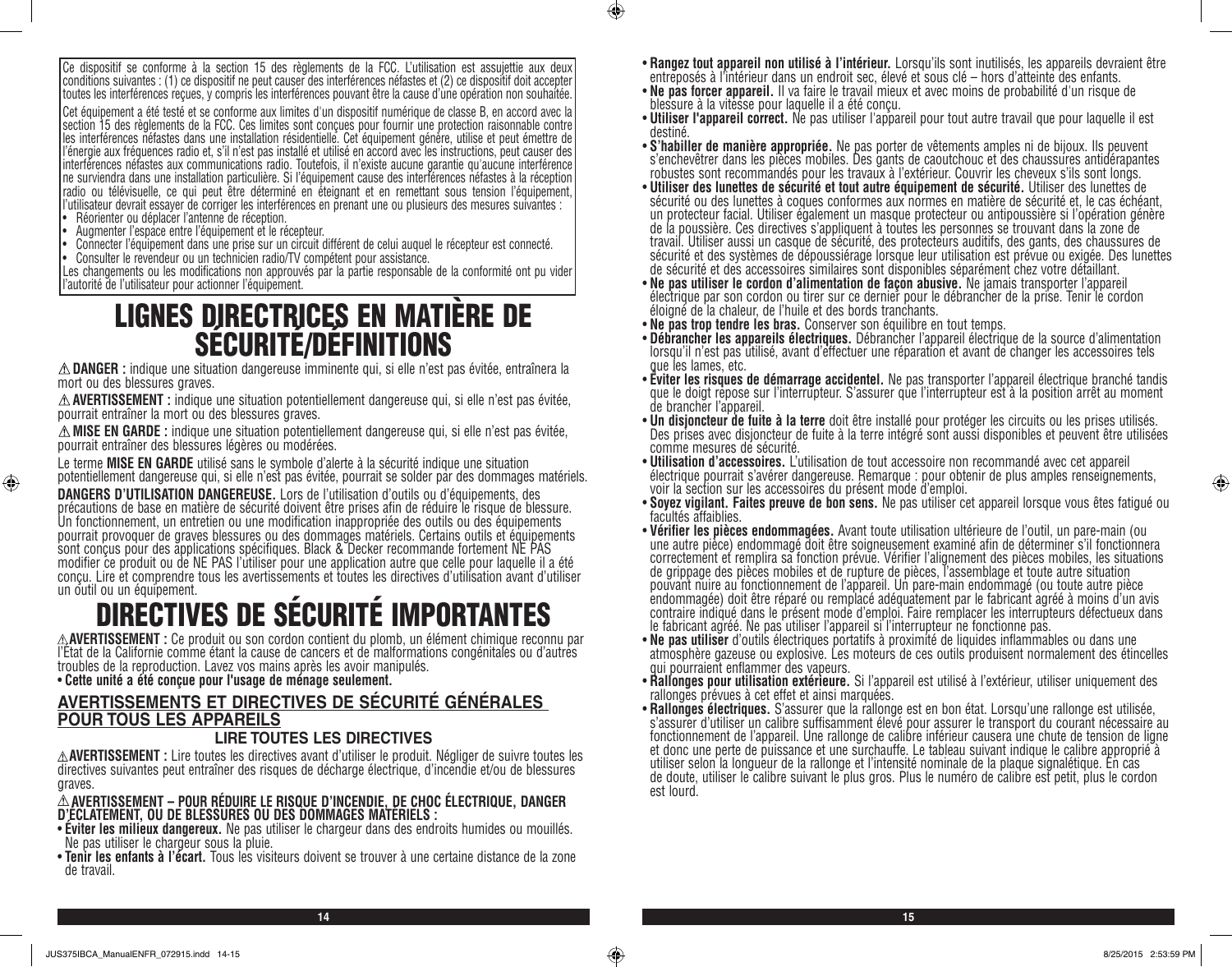|              |                                      |            |          | <b>CALIBRE MINIMUM DU CORDON D'ALIMENTATION</b> |                                                                                                                                             |
|--------------|--------------------------------------|------------|----------|-------------------------------------------------|---------------------------------------------------------------------------------------------------------------------------------------------|
| <b>Volts</b> |                                      |            |          | Longueur totale du cordon en pieds              |                                                                                                                                             |
| 120V         | 0 à 25                               |            | 26 à 50  | 51 à 100                                        | 101 à 150<br>$(0 \text{ à } 7,6\text{m})$ $(7,6 \text{ à } 15,2\text{m})$ $(15,2 \text{ à } 30,4\text{m})$ $(30,4 \text{ à } 45,7\text{m})$ |
| 240V         | $0$ à $50$<br>$(0 \text{ à } 15,2m)$ |            | 51 à 100 | 101 à 200                                       | 201 à 300<br>$(15,2 \text{ à } 30,4\text{m})$ $(30,4 \text{ à } 60,9\text{m})$ $(60,9 \text{ à } 91,4\text{m})$                             |
|              | Intensité nominale                   |            |          | Longueur de la rallonge                         |                                                                                                                                             |
| <b>Plus</b>  | <b>Moins de</b>                      | $0'$ à 25' |          | $26'$ à 50' 51' à 100'                          | 101'à 150'                                                                                                                                  |
|              | de<br>de                             |            |          | Calibre américain des fils (AWG)                |                                                                                                                                             |
|              | 6                                    | 18         | 16       | 16                                              | 14                                                                                                                                          |
|              | 10                                   | 18         | 16       | 14                                              | 12                                                                                                                                          |
|              | 12                                   | 16         | 16       | 14                                              | 12                                                                                                                                          |
|              |                                      | 14         |          |                                                 | Non recommandé                                                                                                                              |

#### **CONSIGNES DE SECURITE PARTICULIERES AUX BATTERIES D'APPOINT**

**AVERTISSEMENT : RISQUE D'ÉCLATEMENT :** Ne pas utiliser l'appareil pour charger des batteries sèches communément utilisées dans les appareils ménagers. Ces batteries sont susceptibles d'exploser et de causer des blessures corporelles et des dommages matériels. N'utiliser le chargeur que pour charger/recharger une batterie AU PLOMB. Il n'est pas conçu pour alimenter un système électrique à basse tension autre qu'au sein d'une application avec moteur de démarrage.

**AVERTISSEMENT : RISQUE DE CHOC ÉLECTRIQUE.** • Si une rallonge est utilisée, veiller à ce que :

•

⊕

- a) les broches de la rallonge soient du même nombre, de la même taille et de la même forme que celles du chargeur;
- b) la rallonge soit correctement câblée et en bon état électrique;
- c) le calibre du câble soit adéquat pour l'intensité nominale du courant alternatif du chargeur, tel que le précise le tableau de la page 10.
- Ne pas faire fonctionner l'appareil si la fiche ou le cordon est endommagé ou s'il a subi un choc violent, s'il est tombé ou s'il a été endommagé de quelque façon que ce soit. Ne pas démonter l'appareil; l'apporter à un technicien de réparation qualifié lorsqu'une réparation ou un entretien est requis. Remonter incorrectement l'appareil peut entraîner un incendie ou une décharge électrique, et cette opération annule la garantie.
- L'utilisation d'un accessoire non fourni, non recommandé ni vendu par le fabricant pour être spécialement utilisé avec cet appareil peut entraîner une décharge électrique et des blessures corporelles.
- NE JAMAIS immerger cet appareil dans l'eau; ne pas l'exposer à la pluie ou à la neige et ne pas l'utiliser s'il est mouillé.
- Afin de minimiser les risques de décharges électriques, débrancher l'appareil de la source d'alimentation avant toute opération d'entretien ou de nettoyage. Ce risque ne sera pas réduit par la fermeture des commandes sans débranchement de l'appareil.
- Ne pas insérer d'objets étrangers dans le port USB ou la prise pour accessoires de 12 V c.c.

#### **AVERTISSEMENT : RISQUE DE GAZ EXPLOSIFS.**

- Il est dangereux de travailler à proximité d'une batterie au plomb. Les batteries génèrent des gaz explosifs dans le cadre de leur fonctionnement normal. C'est pourquoi il est extrêmement important de lire le présent mode d'emploi avant chaque utilisation de la batterie d'appoint et d'en suivre exactement les directives.
- Pour réduire le risque d'explosion de batterie, suivre ces directives et celles publiées par le fabricant de la batterie et de tout équipement que vous avez l'intention d'utiliser à proximité de la batterie. Examiner les indications de mise en garde apposées sur ces produits et sur le moteur.
- Ce matériel utilise des pièces (commutateurs, relais, etc.) qui produisent des arcs ou des étincelles. Pour ces raisons, si l'appareil est utilisé dans un garage ou un espace clos, l'appareil DOIT être installé à un minimum de 457 mm (18 po) au-dessus du sol.
- CET APPAREIL EST CONÇU UNIQUEMENT POUR UNE UTILISATION PAR DES ADULTES ET NON PAR DES ENFANTS.

#### **MISE EN GARDE : POUR RÉDUIRE LE RISQUE DE BLESSURES OU DE DOMMAGES MATÉRIELS.**

- Tirer sur la fiche plutôt que sur le cordon d'alimentation pour débrancher l'adaptateur de charge sur secteur de 120 volts c.a. de l'appareil.
- NE JAMAIS ESSAYER DE RECHARGER OU DE CHARGER UNE BATTERIE GELÉE.
- Utiliser uniquement l'adaptateur de charge sur secteur fourni pour recharger cet appareil.
- Les véhicules dotés de systèmes informatisés intégrés peuvent être endommagés par un démarrage d'appoint de la batterie. Avant le démarrage d'appoint d'un véhicule de ce type, lire le manuel du propriétaire pour vous assurer qu'une assistance externe au démarrage est possible.
- Lors de l'utilisation d'une batterie au plomb, toujours s'assurer qu'une assistance immédiate est disponible en cas d'accident ou d'urgence.
- Toujours utiliser une protection oculaire lors de l'utilisation du produit : le contact avec l'acide de batterie pourrait provoquer une perte de vue, des brûlures graves ou les deux. Connaître les mesures de premiers soins en cas de contact accidentel avec de l'acide de batterie.
- Avoir de l'eau et du savon à proximité au cas où l'acide de la batterie entre en contact avec la peau.
- Si de l'acide de batterie entre en contact avec la peau ou les vêtements, laver immédiatement la zone touchée au savon et à l'eau pendant un minimum de 10 minutes et obtenir des soins médicaux immédiatement.
- Ne jamais fumer et toujours éviter la présence d'étincelles et de flammes à proximité de la batterie du véhicule, du moteur ou de l'accumulateur.
- Retirer tous les articles personnels métalliques, notamment bagues, bracelets, colliers et montres, lors de la manipulation d'une batterie au plomb. Une batterie au plomb est susceptible de produire un courant de court-circuit suffisamment important pour faire fondre une bague ou tout autre article en métal semblable, provoquant alors une brûlure grave.
- Ne pas porter de vêtements en vinyle lors du démarrage d'appoint d'un véhicule. En effet, la friction pourrait provoquer des étincelles d'électricité statique dangereuses.
- Les procédures de démarrage d'appoint doivent uniquement être réalisées dans une zone sûre, sèche et bien ventilée.
- Toujours ranger les pinces de batterie lorsque l'appareil n'est pas utilisé. Ne jamais mettre les pinces de batterie en contact. Cela pourrait provoquer des étincelles dangereuses, un arc électrique et/ou une explosion.
- Lors de l'utilisation de cet appareil à proximité de la batterie et du moteur du véhicule, le poser sur une surface plane et stable et tenir les pinces, les cordons, les vêtements et les parties du corps à distance des pièces mobiles du véhicule.
- Ne jamais laisser les pinces noire et rouge se toucher ou toucher un autre conducteur métallique commun. Cela pourrait endommager l'appareil, présenter un risque d'étincelle ou d'explosion ou les deux.<br>a) Pour les systèmes négativement mis à la terre, connecter la pince POSITIVE (ROUGE) à la

a) Pour les systèmes négativement mis à la terre, connecter la pince POSITIVE (ROUGE) à la<br>borne POSITIVE non mise à la terre de la batterie et la pince NÉGATIVE (NOIRE) au châssis du véhicule ou au bloc-moteur, à distance de la batterie. Ne pas connecter la pince au carburateur, aux conduites de carburant ou à toute partie de la carrosserie en tôle. La connecter à une partie métallique épaisse du cadre ou du bloc-moteur. Se reporter au manuel du propriétaire de

l'automobile.<br>b) Pour les systèmes positivement mis à la terre, connecter la pince NÉGATIVE (NOIRE) à la borne NÉGATIVE non mise à la terre de la batterie et la pince POSITIVE (ROUGE) au châssis du véhicule ou au bloc-moteur, à distance de la batterie. Ne pas connecter la pince au carburateur, aux conduites de carburant ou à toute partie de la carrosserie en tôle. La connecter à une partie métallique épaisse du cadre ou du bloc-moteur. Se reporter au manuel du propriétaire de

l'automobile. • Si les connexions aux bornes positive et négative de la batterie sont incorrectes, l'indicateur d'inversion de polarité s'allume (en rouge) et l'appareil émet un bip sonore. Déconnecter les pinces, puis reconnecter la batterie avec la polarité correcte.

- Toujours déconnecter d'abord le câble négatif (noir) de la batterie d'appoint, puis le câble positif (rouge), sauf pour les systèmes positivement mis à la terre.
- Protéger la batterie des flammes ou de la chaleur intense, car elle risquerait d'exploser. Avant de jeter la batterie, protéger les bornes exposées avec du ruban isolant solide pour éviter tout courtcircuit (un court-circuit peut provoquer une blessure ou un incendie).
- Mettre l'appareil aussi loin de la batterie que le permettent les câbles.
- Ne pas mettre de l'acide de batterie en contact avec l'appareil.
- Ne jamais utiliser l'appareil dans un espace clos ou avec une ventilation restreinte.

**16 17**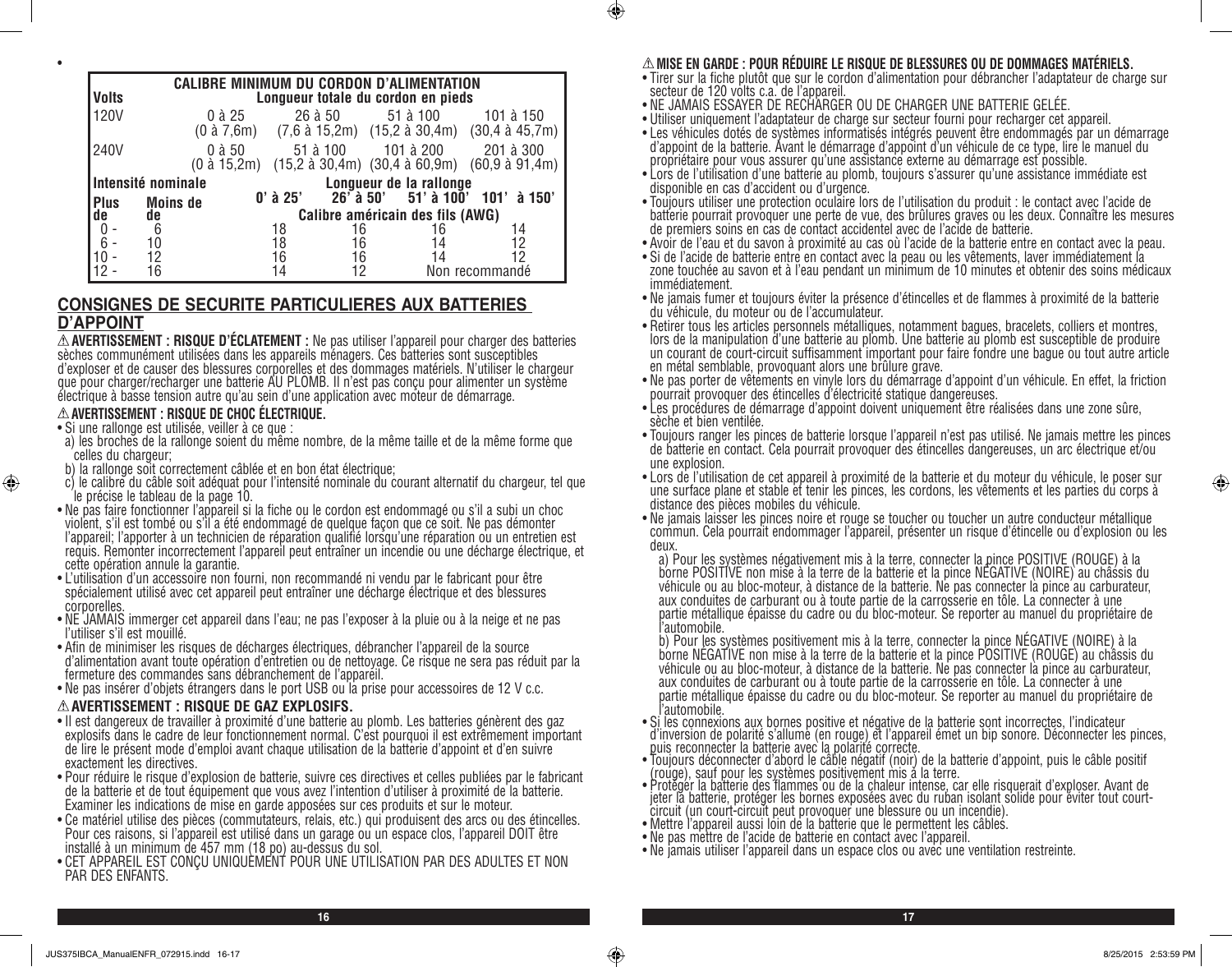- **PREMIERS SOINS PEAU :** Si de l'acide de batterie entre en contact avec la peau, rincer immédiatement avec de l'eau, puis laver soigneusement avec de l'eau savonneuse. Si une rougeur,
- une douleur ou une irritation se produit, consulter tout de suite un médecin.<br>
 YEUX : Si de l'acide de batterie entre en contact avec les yeux, les rincer immédiatement à grande<br>
eau pendant un minimum de 15 minutes et c
- IMPORTANT : Cet appareil est livré partiellement chargé. Charger complètement l'appareil avec<br>une rallonge domestique (non fournie) pour une période de 48 heures complètes avant la première utilisation. Il est impossible de surcharger l'appareil avec la méthode de charge sur secteur.
- Tous les commutateurs marche/arrêt doivent être en position ARRET lorsque l'appareil est en<br>charge ou n'est pas utilisé. S'assurer que tous les commutateurs sont en position ARRÊT avant de connecter l'appareil à une source d'alimentation ou à la charge.
- Ce système d'alimentation doit seulement être utilisé avec des véhicules comportant un système de batterie en courant continu de 12 volts. Ne pas le connecter à un système de batterie de 6 volts ou 24 volts.
- Ce système n'est pas conçu pour une utilisation en remplacement d'une batterie de véhicule. Ne pas essayer de faire fonctionner un véhicule sans batterie.
- Un démarrage excessif du moteur peut endommager le démarreur du véhicule. Si le moteur ne démarre pas après le nombre recommandé de tentatives, interrompre la procédure de démarrage d'appoint et rechercher d'autres problèmes à corriger.
- Ne pas utiliser cette batterie d'appoint sur une embarcation de plaisance. Cet appareil ne convient pas pour des applications nautiques.
- Bien que cet appareil contienne une batterie sans déversement, il est recommandé de ranger, d'utiliser et de recharger l'appareil en position verticale. Pour éviter tout dommage susceptible de raccourcir la durée de vie opérationnelle de l'appareil, le protéger de la lumière directe du soleil, de toute source de chaleur directe et/ou de l'humidité.

# **CONSIGNES DE SECURITE PARTICULIERES AUX COMPRESSEURS**

**MISE EN GARDE : POUR RÉDUIRE LE RISQUE DE BLESSURE CORPORELLES OU DE DOMMAGE MATÉRIEL :** Ne laissez jamais le compresseur sans surveillance en cours d'utilisation.

#### **AVERTISSEMENT : DANGER D'ÉCLATEMENT :**

- Respectez attentivement les directives pour les articles à gonfler.
- Ne dépassez jamais les pressions recommandées. L'éclatement des articles risque d'entraîner de graves blessures.
- Vérifiez toujours la pression avec la jauge.

#### **MISE EN GARDE : POUR RÉDUIRE LE RISQUE DE DOMMAGE MATÉRIEL :**

N'utilisez pas le compresseur sans interruption pendant plus de 10 minutes environ, selon la température ambiante, pour éviter toute surchauffe. Dans un tel cas, le compresseur pourrait s'éteindre de lui-même. Coupez immédiatement l'alimentation du compresseur, laissez-le refroidir pendant environ 30 minutes puis, redémarrez-le.

Lire et comprendre le présent mode d'emploi avant d'utiliser cet appareil.

# CONSERVER CES MESURES

#### **AVERTISSEMENT : RÉDUCTION DU RISQUE DE BLESSURES.**

Suivre ces directives ainsi que celles publiées par le fabricant de la batterie et de tout équipement que vous avez l'intention d'utiliser avec cet appareil. Examiner les indications d'avertissement apposées sur ces produits et sur le moteur.

# **INTRODUCTION**

⊕

Merci d'avoir choisi la *batterie d'appoint de 375 A équipé d'un compresseur.* Cette batterie d'appoint compacte est la seule de sa taille à fournir une telle quantité d'énergie. La batterie interne est une batterie au plomb scellée et de haute densité qui stocke et fournit une énergie comparable à celle de batteries d'appoint ordinaires de taille complète. Lire attentivement ce guide avant d'utiliser l'appareil afin de garantir des performances optimales et d'éviter tout dommage à l'appareil ou aux articles utilisés avec lui.

La *batterie d'appoint de 375 A* est un système de démarrage d'appoint compact, durable et portable pour véhicules dotés d'un système de batterie standard de 12 volts. Ce système autonome et rechargeable permettra de démarrer la plupart des véhicules sans avoir besoin d'un véhicule hôte ou d'une alimentation en courant continu de 12 volts.

# **CARACTÉRISTIQUES**

- Commutateur d'alimentation MARCHE/ARRÊT sans clé
	- Sans fil/rechargeable

 $\bigcirc$ 

- Batterie au plomb intégrée sans déversement, sans entretien, très robuste et scellée
- Aucun entretien requis (à part la recharge) pour un fonctionnement optimal
- Câbles et pinces de service intensif
- Port de charge USB en courant continu de 5 volts
- Prise pour accessoires 12 V c.c.
- Chargeur secteur intégré de 120 volts c.a. (utilise une rallonge standard, non inclus)
- Voyants indicateurs DEL d'état de charge de la batterie faciles à lire
- DEL d'éclairage de zone intégrée
- Compresseur portatif intégré pour des pneus de véhicule et des inflatables récréationnels
- Système d'avertissement d'inversion de polarité
- Canaux de stockage de câbles exclusifs pour les câbles d'appoint

#### **Controls and Functions**



10.Voyants indicateurs DEL d'état de la batterie

13.Interrupteur du bloc d'alimentation d'appoint

17.Bouton-poussoir de niveau de charge de la

18. Tuyau d'air et la SureFit™ buse connecteur

11.Indicateur d'inversion de polarité

14.Commutateur marche/arrêt USB 15.Port d'alimentation USB (sous capuchon

16.Voyant d'alimentation USB

(arrière de l'unité)

12.Sirène

protecteur)

batterie

- 1.Pince négative (–) noire
- 2. Jauge de pression d'air
- 3.Prise pour accessoires 12 V c.c. (sous capuchon protecteur)
- 4.Chargeur secteur intégré de 120 volts c.a. (sous couvercle protecteur)
- 5.Commutateur marche/arrêt de compresseur
- 6.Pince positive (+) rouge
- 7.Adaptateurs de buse
- 8.Commutateur de l'éclairage de zone
- 9.DEL d'éclairage de zone intégrée

# **CHARGE/RECHARGE**

Ce produit contient une batterie au plomb scellée. Pour maximiser la durée de vie de la batterie, nous recommandons de maintenir la batterie d'appoint complètement chargée à tout moment. La recharger après qu'achat, avant la première utilisation, immédiatement après chaque utilisation et une fois par mois si elle n'est pas utilisée. Négliger de le faire réduirait considérablement la durée de vie de la batterie. Enfoncer à tout moment le bouton-poussoir de niveau de charge de la batterie pour vérifier l'état de charge.

Si la batterie est trop déchargée et que le voyant DEL vert s'allume lorsque le chargeur est branché, cela montre que la batterie est dans une phase à haute impédance.

⊕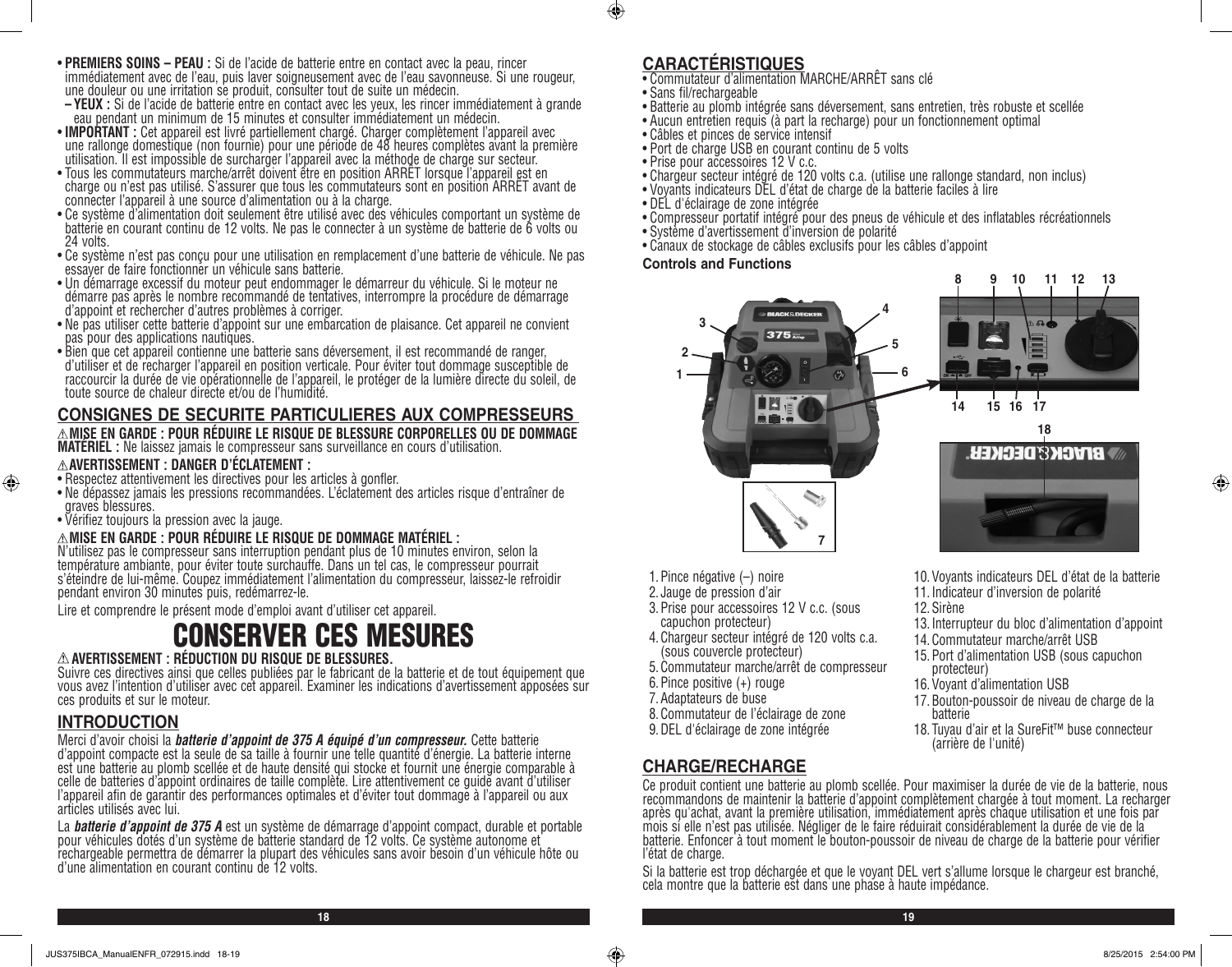Recharger alors l'appareil pour 24 à 48 heures avant de l'utiliser.

*Remarque :* L'appareil est livré dans un état de charge partielle; il faut le recharger complètement après qu'achat et avant de l'utiliser pour la première fois. La charge de secteur initiale devrait durer 24 heures.

**ATTENTION : POUR RÉDUIRE LE RISQUE DE DOMMAGE MATÉRIEL :** Défaut de maintenir la batterie chargé provoque des dommages permanents et se traduira par performance de démarrage mauvaise.

#### **Charge/recharge avec le chargeur secteur de 120 volts c.a. et une rallonge domestique standard (non inclus)**

- 1.Soulever le couvercle de l'adaptateur c.a., situé à l'avant de l'appareil, et y brancher une rallonge. Brancher l'autre extrémité de la rallonge dans une prise murale secteur de 120 volts c.a. standard.
- 2.Charger jusqu'à ce que quatre voyants DEL d'état de la batterie s'allument ou clignotent (un rouge, deux jaunes et un vert).

3. ne fois l'appareil bien chargé, débrancher la rallonge.

*Remarque :* Il est impossible de surcharger l'appareil à l'aide de la méthode de charge par secteur.

# **BATTERIE D'APPOINT**

⊕

Cette batterie d'appoint est munie d'un commutateur marche/arrêt. Lorsque les connexions appropriées sont établies, placer le commutateur en position MARCHE pour le démarrage d'appoint du véhicule.

- 1.Couper le contact et fermer tous les accessoires (radio, climatiseur, dispositifs d'éclairage, chargeurs de téléphones cellulaires branchés, etc.). Placer le véhicule en mode « stationnement » et enclencher le frein à main.
- 2.S'assurer que le commutateur d'alimentation de la batterie d'appoint est en position ARRÊT.
- 3.Retirer les pinces de batterie de leurs supports. Connecter d'abord la pince rouge, puis la noire.

#### **4.Procédure de démarrage d'appoint d'un SYSTÈME NÉGATIVEMENT MIS À LA TERRE (la borne négative de la batterie est connectée au châssis) (CONFIGURATION LA PLUS COMMUNE)**

- 4a. Connecter la pince positive (+) rouge à la borne positive de la batterie du véhicule.
- 4b.Connecter la pince négative (–) noire au châssis ou à un composant du véhicule ou à une partie de la carrosserie solide, immobile et métallique. Ne jamais connecter la pince directement à la borne négative de la batterie ou à une pièce mobile. Se reporter au manuel du propriétaire de l'automobile.

#### **5.Procédure pour un démarrage d'appoint de SYSTÈMES POSITIVEMENT MIS À LA TERRE**

- *Remarque :* Dans le rare cas où le véhicule à démarrer est doté d'un système mis positivement à la terre (la borne positive de la batterie est connectée au châssis), remplacer les étapes 4a et 4b ci-dessus par les étapes 5a et 5b, puis procéder à l'étape 6.
- 5a. Connecter la pince négative (–) noire à la borne négative de la batterie du véhicule.
- 5b.Connecter la pince positive (+) rouge au châssis ou à un composant du véhicule ou à une partie de la carrosserie solide, immobile et métallique. Ne jamais connecter la pince directement à la borne positive de la batterie ou à une pièce mobile. Se reporter au manuel du propriétaire de l'automobile.
- 6.Lorsque les pinces sont bien connectées, mettre le commutateur d'alimentation de la batterie d'appoint à MARCHE.
- 7.Activer l'allumage et lancer le moteur par rafales de 5 à 6 secondes jusqu'au démarrage de celui-ci.
- 8.Remettre le commutateur d'alimentation de la batterie d'appoint à ARRÊT.

9.Déconnecter d'abord la pince négative (–) reliée au moteur ou au châssis, puis déconnecter la cosse positive (+) reliée à la batterie.

#### **SUIVRE TOUTES LES DIRECTIVES DE SÉCURITÉ CONTENUES DANS CE MANUEL. MISES EN GARDE : RISQUE DE DOMMAGES À LA PROPRIÉTÉ**

- Si les connexions aux bornes positive et négative de la batterie sont incorrectes, l'indicateur d'inversion de polarité s'allume (en rouge) et l'appareil émet un bip sonore. Déconnecter les pinces, puis reconnecter la batterie avec la polarité correcte.
- Si le véhicule ne démarre pas, couper le contact, mettre le commutateur d'alimentation de la batterie d'appoint à ARRÊT, débrancher les câbles du système de démarrage d'appoint et contacter un technicien qualifié pour en découvrir la raison.
- Recharger complètement cet appareil après chaque utilisation.

#### **AVERTISSEMENTS**

- Le commutateur d'alimentation de la batterie d'appoint doit être en position d'arrêt avant tout démarrage d'appoint.
- Ce système d'alimentation doit SEULEMENT être utilisé avec des véhicules comportant des systèmes de batteries en courant continu de 12 volts.
- Ne jamais mettre les pinces rouge et noire en contact. Cela pourrait provoquer des étincelles dangereuses, un arc électrique et/ou une explosion.
- Les véhicules dotés de systèmes informatisés intégrés peuvent être endommagés par un démarrage d'appoint de la batterie. Avant de recharger la batterie d'un véhicule de ce type, lire le manuel du véhicule pour confirmer si une assistance externe au démarrage est conseillée.
- Un démarrage excessif du moteur peut endommager le démarreur du véhicule. Si le moteur ne démarre pas après le nombre recommandé de tentatives, interrompre la procédure de démarrage d'appoint et rechercher d'autres problèmes à corriger.
- Par la suite, remettre le commutateur d'alimentation de la batterie d'appoint en position ARRÊT.

# **COMPRESSEUR PORTATIF**

 $\bigcirc$ 

Le construit en 12 volt DC compresseur est l'ultime compresseur pour tous les pneus de véhicules, pneus de la remorque et objets gonflables récréatifs. Le tuyau compresseur avec pneu raccord est stockée dans un compartiment de rangement Le tuyau compresseur avec pneu raccord est stockée<br>dans un compartiment de rangement à l'arrière de l'unité. L'interrupteur marche/arrêt est situé à sur<br>la face avant de l'unité ve longtemps pour remplir jusqu'à 3 taille moyenne pneus avant que la batterie doit être rechargée.

Le compresseur peut être utilisé en retirant le tuyau d'air et la SureFit™ buse connecteur depuis le<br>compartiment de stockage et le cas échéant, montage d'une buse appropriée sur le tuyau d'air. Retour tuyau au compartiment de rangement après usage.

#### **AVERTISSEMENT: RISQUE DE RUPTURE**

- **Le compresseur est capable de gonfler à 120 livres par pouce (psi) de pression carrée. Pour éviter un sur-gonflage, suivez attentivement les instructions sur les articles à être gonflés. Ne jamais dépasser la pression recommandée. Débordant articles peuvent causer des blessures graves.**
- **Vérifiez toujours la pression avec le manomètre.**
- **Ne jamais laisser le compresseur sans surveillance pendant son utilisation.**

#### **CAUTION: RISK OF PROPERTY DAMAGE**

Ne pas faire fonctionner le compresseur sans interruption pendant de longues périodes de temps (environ 10 minutes, en fonction de la température ambiante), car il risque de surchauffer. Dans un tel cas, le compresseur s'arrête automatiquement. Couper immédiatement l'interrupteur d'alimentation du compresseur. Redémarrer après une période de refroidissement d'environ 30 minutes.

#### **Gonflage de pneus ou d'objets dotés d'une tige de valve**

- 1. Levez le loquet de la buse (raccord de gonflage) et insérez-la sur la tige de valve.
- 2.Assurez-vous que le connecteur de la buse soit bien enfoncé sur la tige de valve, aussi loin que possible, avant de refermer le loquet.
- 3.Assurez-vous que le loquet est bien refermé.
- 4.Placez l'interrupteur du compresseur ON (MARCHE).
- 5.Contrôlez la pression au moyen de la jauge.
- 6. Dès que la pression voulue est atteinté, ouvrez le loquet et retirez le connecteur de la buse de la tige de valve.
- 7.Placez l'interrupteur du compresseur à OFF (ARRÊT).
- 8. Laissez refroidir l'appareil avant de le ranger.
- 9.Rangez le tuyau et la buse pour pneu du compresseur dans le compartiment de rangement.

#### **Gonflage d'autres objets sans tige de valve**

- Le gonflage d'autres articles exige l'utilisation de l'un des adaptateurs (buses).
- 1.Sélectionnez l'adaptateur adéquat.
- 2. Levez le loquet de la buse, insérez l'adaptateur (c.-à-d., l'aiguille) sur le connecteur de la buse et refermer le loquet.
- 3.Insérez l'adaptateur (c.-à-d., l'aiguille) dans l'objet à gonfler.
- 4. Faites glisser le compresseur marche / arrêt de la position « marche » (on).
- 5.Contrôlez la pression au moyen de la jauge.

**REMARQUE IMPORTANTE :** Les petits objets comme les ballons de volley, de football, etc. se gonflent très rapidement. Ne gonflez pas trop.

⊕